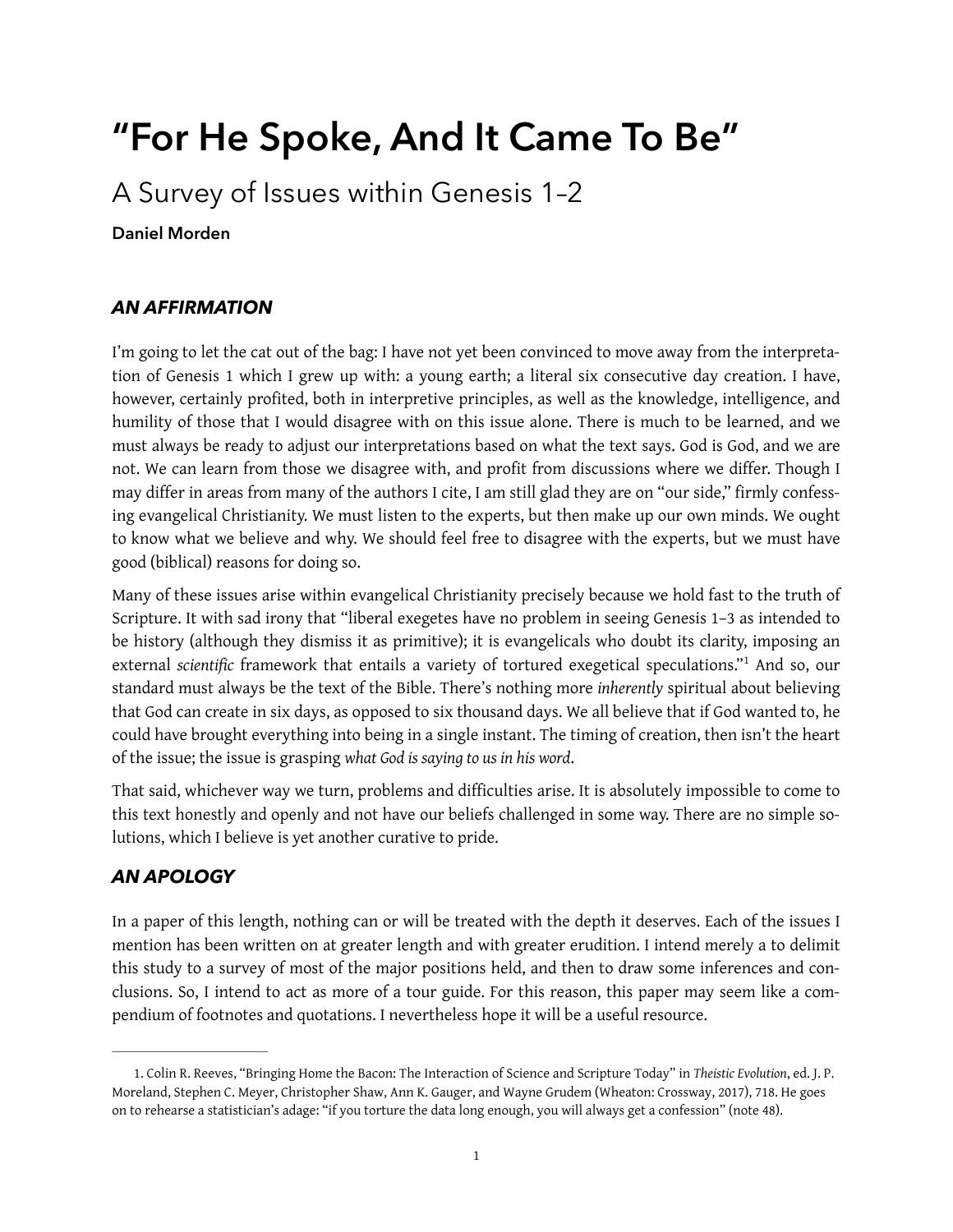I take a deliberately irenic approach to many of these issues. Smarter people than I differ, so who am I to wade into the fray with anything other than a "report from the front?" I only speak about what I have discovered (and there is much still left to discover). After all,

<span id="page-1-2"></span>It is a sad spectacle, and one that brings discredit on the Christian message, when those who profess to believe that message belie their profession by fghting among themselves or caricaturing others, rather than engaging in respectful discussion through which all sides might just learn something.<sup>[2](#page-1-0)</sup>

### *AN ASSUMPTION*

I am assuming we all hold to the inerrancy, inspiration, and infallibility of Scripture. God spoke and speaks in the Scriptures, and what it says is what happened. It is a true and accurate account of what actually happened. It portrays itself as truthful, and we take it on good authority that God, who was there before the beginning—if such a concept can even be humanly understood—preserved for our instruction. Our problem is not with the text itself, with the actual words that have been handed down to us, but rather our *interpretation* of them. As is universally understood, every interpreter comes to any text with a raft of presuppositions. Everyone has a worldview, a theological grid, a literary philosophy, temperamental rubric, and an interpretive lens through which every text (Scripture or otherwise) is evaluated. We live in a fallen world, and our faculties are touched by that. We must be patient with others and ourselves as we struggle to understand that which is abstruse.

There are many reasons why views on Genesis 1-2 need clarifying. A multi-dimensioned space of difficulties stands in the way:

#### **i) Philosophical difficulties**

Each individual approaches the text with preconceived notions, so what is obvious to one is not to another. What seems to be the plain meaning for one is not so plan as others. Collins points out, "if I do not see what another person sees, that may mean I am blind (whether by lack of skill or by ideology); or it may mean I make diferent literary and linguistic judgments; or it may mean I am pursuing diferent questions."<sup>[3](#page-1-1)</sup> Our task is to understand the text on its own terms.

#### <span id="page-1-3"></span>**ii) Anthropological limitations**

More than simply asking diferent questions of the text, it is entirely possible that some questions we ask are simply the wrong questions. We might be completely missing the point. Our minds may need expanding before we have the categories to understand the full truth.

"By confronting Job with the vast complexity of the world, God shows that simplistic models are an inadequate basis for understanding what he is doing in the world. We trust his wisdom rather than demanding explanations for all that we observe in the world around us and in our own lives…. This is a lesson we still need to learn. God in his wisdom has done things in the way that he has. We cannot stand in judgment of that, and we cannot expect to understand it all. We

<span id="page-1-0"></span>[<sup>2</sup>](#page-1-2). Lennox, John C., *Seven Days That Divide the World: The Beginning According to Genesis and Science* (Grand Rapids: Zondervan, 2011), 32.

<span id="page-1-1"></span>[<sup>3</sup>](#page-1-3). John C. Collins, *Reading Genesis Well: Navigating History, Poetry, Science, and Truth in Genesis 1–11* (Downers Grove: Zondervan, 2018), 29.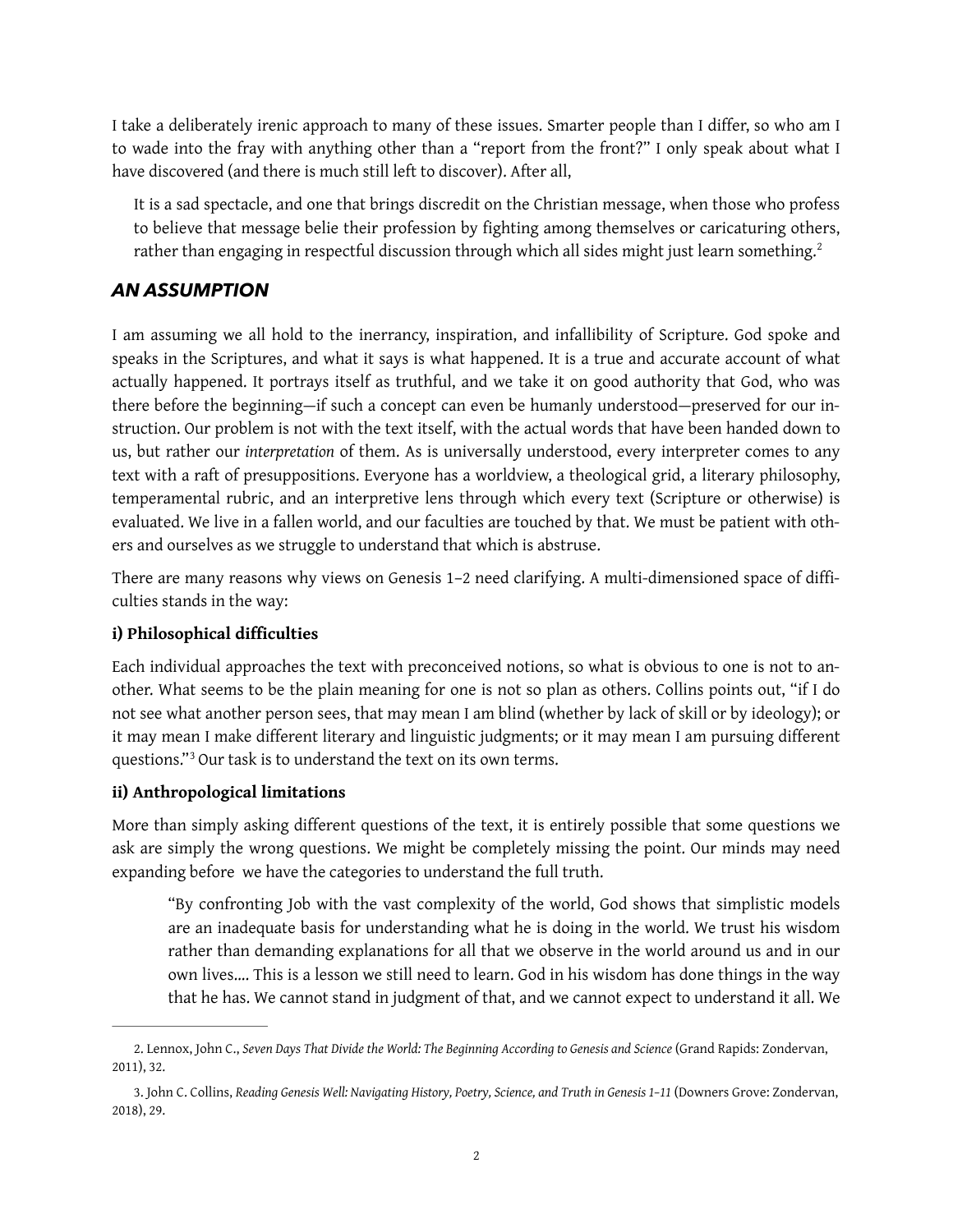<span id="page-2-3"></span>can still explore the what and the how questions, but the why will always lie beyond our understanding and beyond our models.["4](#page-2-0)

#### **iii) Logical difficulties**

Our minds are not perfect and objective; they are touched by sin. As such, even what seems straightforward to some may be a distortion of the truth. Colin Reeves writes, "to assume that human reason can sit in judgement on the 'correctness' of Scripture is thus an error. Reason is not a neutral and dispassionate umpire; indeed the unregenerate mind is bent on *suppressing* the truth about God that it sees in creation.["5](#page-2-1)

#### <span id="page-2-4"></span>**iv) Moral difficulties**

Finally, sinful humanity always can use scholarship to avoid the truth. Mankind in his natural state does not want to understand, because that would mean the presence of a creator, which would necessitate relinquishment of authority, and recognition of accountability. For the believer, however, there is another problem: by and large, there is a dearth of biblical knowledge in our churches, and a "new priesthood" of commentators and specialists have been inserted between the people and the text. Many would say that the Bible needs the experts' interpretation to be understandable.

So, we begin at the beginning.

# **ISSUES OF GENRE**

The written word of God begins with a simple statement that God created. He acted and the heavens and the earth began to be.

The major interpretive issue with any text ought to be: how would the original audience have understood this? What was the author's intent? What did he mean to elicit from his audience? Our primary interpretation must necessarily be that of the original audience. Any interpretation we place on the text must, out of necessity, be clear to the original audience. C. S. Lewis writes,

<span id="page-2-5"></span>"The idea that any man or writer should be opaque to those who lived in the same culture, spoke the same language, shared the same habitual imagery and unconscious assumptions, and yet be transparent to those who have none of these advantages, is in my opinion preposterous."[6](#page-2-2)

The following proposals have been put forward by their various proponents regarding the genre and historicity of Genesis. They are presented generally in increasing order of historicity:

# *GENESIS 1 AS MYTH*

<span id="page-2-0"></span>[<sup>4</sup>](#page-2-3). John Walton, *The Lost World of Genesis One: Ancient Cosmology and the Origins Debate* (Downers Grove: InterVarsity, 2009), 133–134.

<span id="page-2-1"></span>[<sup>5</sup>](#page-2-4). Reeves, "Bringing Home the Bacon," 716.

<span id="page-2-2"></span>[<sup>6</sup>](#page-2-5). C. S. Lewis, "Modern Theology and Biblical Criticism," in *Christian Reflections*, ed. Walter Hooper (Grand Rapids: Eerdmans, 1967), 158.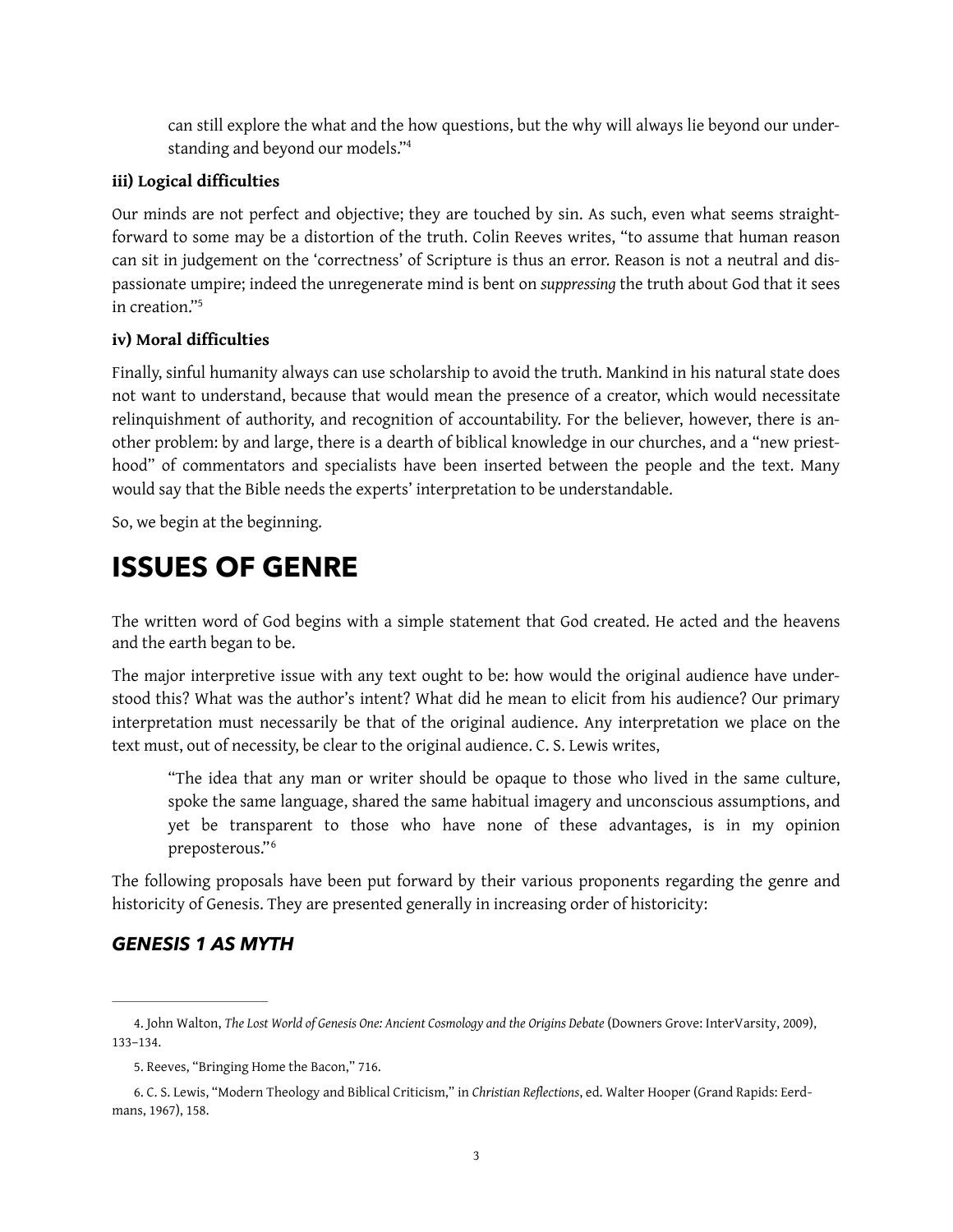Genesis is an ancient text, dealing with the period which is labelled *protohistory*. The first twenty-six verses of the Bible refer to a time before human beings existed, and the contents describe the ordering of the cosmos, the introduction of a Deity, the origins of space and time, as well as the origin of humanity. Multiple documents have been discovered within a similar Ancient Near East (ANE) culture, which all posit some form of a creation story, often a flood, the origin of mankind, as well as other parallels to the Genesis account.<sup>[7](#page-3-0)</sup> It is probable that the patriarchs knew these stories, given that Abram was called from from one of these contexts. Viewing Genesis 1–11 as merely myth proposes that the Israelites did not believe that this was actually history, but was a portion of their myth, their aetiology, why they are a people, and why they worship the God they do; basically as a background information for the story of Abram.

<span id="page-3-6"></span><span id="page-3-5"></span>Samuel Sandmel, speaking at the annual meeting of the Society of Biblical Literature in 1961, warned about an extravagant application of parallels in an address entitled, "Parallelomania."<sup>[8](#page-3-1)</sup> He in no way denigrated the research which was being done to understand the ANE culture, but also emphasized the unique nature of the Biblical account. While there are similarities, due to a similar setting, and even intermixing of cultures, it is clear upon even a surface reading that there are also significant differences. For example, in the ANE, people were created "as slaves to the gods. The world was created by the gods for the gods, and people met the needs of the gods. In the Bible God has no needs."<sup>[9](#page-3-2)</sup> In fact, as Vern Poythress points out, "Some degree of parallel is to be expected, because the false polytheistic religions of the ancient Near East present counterfeits of true religion. And the counterfeiting may extend to accounts concerning origins."[10](#page-3-3)

#### <span id="page-3-8"></span><span id="page-3-7"></span>*GENESIS 1 AS POETRY*

<span id="page-3-9"></span>Our next stop along the "spectrum of historicity" is the view of Genesis 1 as poetry. Reading the creation narrative, it is clear that artistic elements are present, (e.g. chiasm, strophic structure) but it does not follow from the presence of literary artistry that the record does not refer to actual historical events. Interpreting this passage as formal poetry allows the interpreter to sidestep the author's intent andexplain away many of the difficulties as metaphor or exaggeration.<sup>[11](#page-3-4)</sup> There is a solid grammatical basis for denying the Genesis account is poetry. It lacks many of the consistent features of Hebrew poet-

<span id="page-3-0"></span>[<sup>7</sup>](#page-3-5). Some of the better-known accounts are the Atrahasis (Akkadian), Eridu Genesis (Sumerian), and Enuma Elish (Babylonian).

<span id="page-3-1"></span>[<sup>8</sup>](#page-3-6). Samuel Sandmel, "Parallelomania," *JBL* (81), 1–13.

<span id="page-3-2"></span>[<sup>9</sup>](#page-3-7). Walton, *The Lost World of Genesis One,* 148.

<span id="page-3-3"></span>[<sup>10.</sup>](#page-3-8) Vern S. Poythress, *Interpreting Eden: A Guide to Faithfully Reading and Understanding Genesis 1–3* (Wheaton: Crossway: 2019), 128.

<span id="page-3-4"></span>[<sup>11.</sup>](#page-3-9) That being said, we ought not to fall into the opposite mistake: to assume that scientific prose is a more accurate way of depicting events. C. S. Lewis makes this argument in his "The Language of Religion, " in *Christian Reflections,* ed. Walter Hooper (Grand Rapids: Eerdmans, 1967), 129–41. Collins comments, "we ought not suppose that the scientific language is more literal in the sense that it lacks metaphor. Indeed, all our talk about anything beyond immediate sense experience is metaphorical" (*Reading Genesis Well*, 64).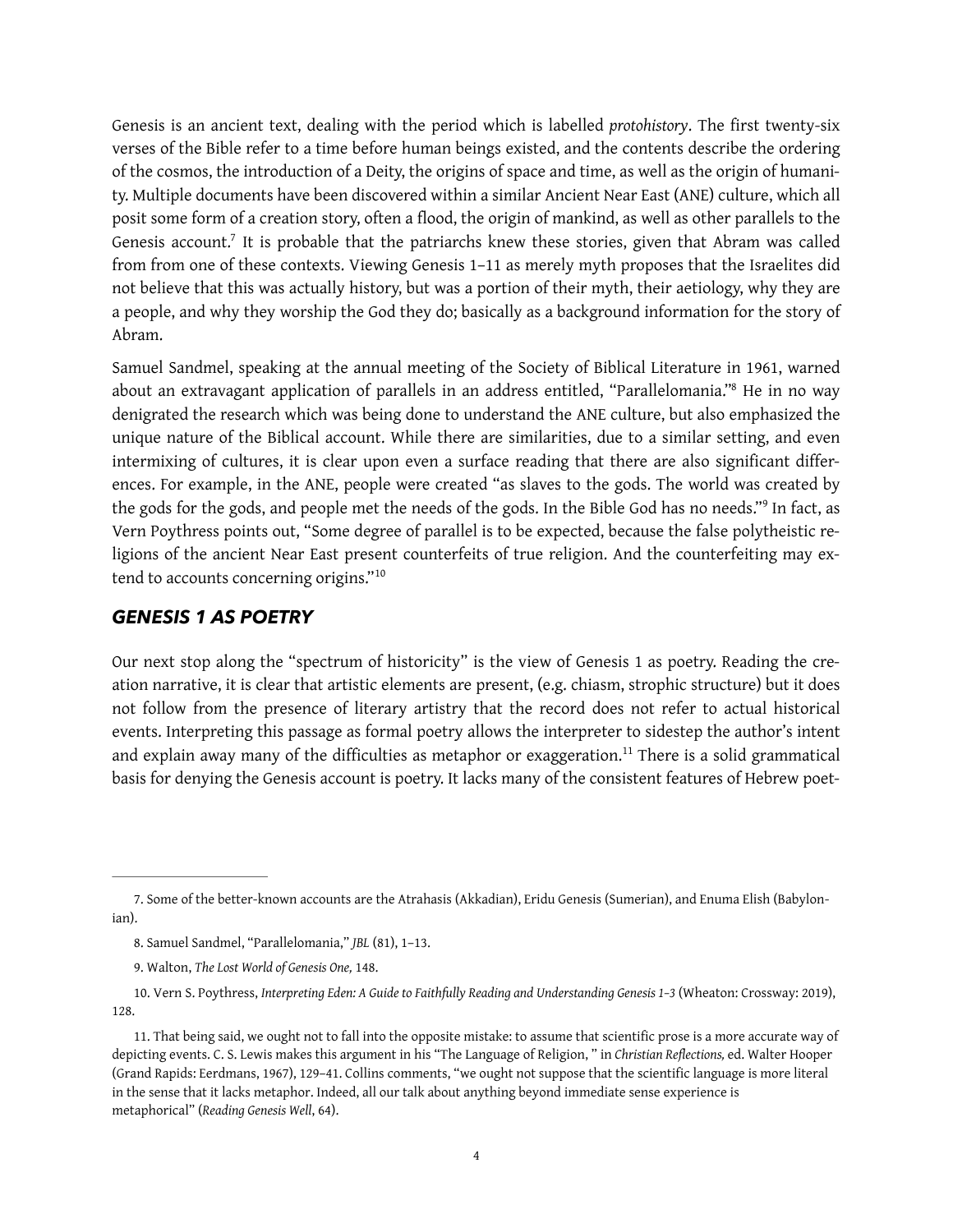ery, and contains all the features of narrative. Steven Boyd has demonstrated on a statistical basis that based on lexicographical, verbal, and syntactic bases, Genesis 1:1-2:3 is not poetry.<sup>[12](#page-4-0)</sup>

### *GENESIS 1 AS ANCIENT SCIENCE*

Elements of Scripture certainly reveal an ancient mindset. However, if a literalistic hermeneutic is applied consistently to the text, it contradicts clear facts. Authors such as John Walton write that If Genesis is ancient science, it is incorrect.

<span id="page-4-6"></span><span id="page-4-5"></span>The idea that people think with their hearts describes physiology in ancient terms for the communication of other matters; it is not revelation concerning physiology. Consequently we need not try to come up with a physiology for our times that would explain how people think with their entrails.<sup>13</sup>

As a result, he an others would argue that since it contradicts clear facts, it cannot have been written with that degree of accuracy in mind, and to read it in such a way would lead to wholesale misunderstanding of the entire text.

Scripture includes the description of the "pillars of the earth" (1 Sam 2:8), the underworld (Phil 2:10), and the frmament (Gen 1:6). Each of these have been argued to convey an ancient cosmology or science that is incompatible with observational science. However, it must be understood that the primary function of Genesis is arguably not the "'how' of creation, nor even primarily about the 'why' of creation. Rather it is a passage about the 'who' of creation, and is an overture that introduces us to the Creator  $God."14$  $God."14$ 

<span id="page-4-7"></span>After all, if the ancients believed the waters were literally piled up in storehouses in the sky (as posited bymany scholars), does Psalm 78:23–24 also include a belief in a heavenly granary as well?<sup>15</sup> This preposterous suggestion highlights the fact of is artistry in the Scriptures; it is not merely a one-dimensional story. Genesis, as has been argued many times, is not a science textbook. Walton again makes the point that interpreting Genesis strictly as science is problematic:

<span id="page-4-8"></span>If God aligned revelation with one particular science, it would have been unintelligible to people who lived prior to the time of that science, and it would be obsolete to those who live after that time. We gain nothing by bringing God's revelation into accordance with today's science. In contrast, it makes perfect sense that God communicated his revelation to his immediate audience in terms they understood.<sup>[16](#page-4-4)</sup>

<span id="page-4-9"></span>Of course, all of this does not mean that the biblical record is wrong wherever it speaks on matters of science: rather, it cannot be interpreted *primarily* as a technical record of God's works in the past. Poythress provides a needed counterpoint: "Everything it says is true, but it is not pedantically precise.

<span id="page-4-0"></span>[<sup>12.</sup>](#page-4-5) Boyd, S. W. 2005. "Statistical Determination of Genre in Biblical Hebrew: Evidence for an Historical Reading of Genesis 1:1–2:3." In *Radioisotopes and the Age of the Earth: Results of a Young-Earth Creationist Research Initiative*, L. Vardiman, A. A. Snelling, and E. F. Chaffin, eds. San Diego, CA: Institute for Creation Research and Chino Valley, AZ: Creation Research Society, 631–734.

<span id="page-4-1"></span>[<sup>13.</sup>](#page-4-6) Walton, *The Lost World of Genesis 1*, 16.

<span id="page-4-2"></span>[<sup>14.</sup>](#page-4-7) David Wilkinson, *The Message of Creation* (Downers Grove: InterVarsity, 2002), 18.

<span id="page-4-3"></span>[<sup>15.</sup>](#page-4-8) Poythress, *Interpreting Eden*, 180

<span id="page-4-4"></span>[<sup>16.</sup>](#page-4-9) Walton, *The Lost World of Genesis,* 15. Cf. Lennox's discussion of the same concept in *Seven Days*, 29.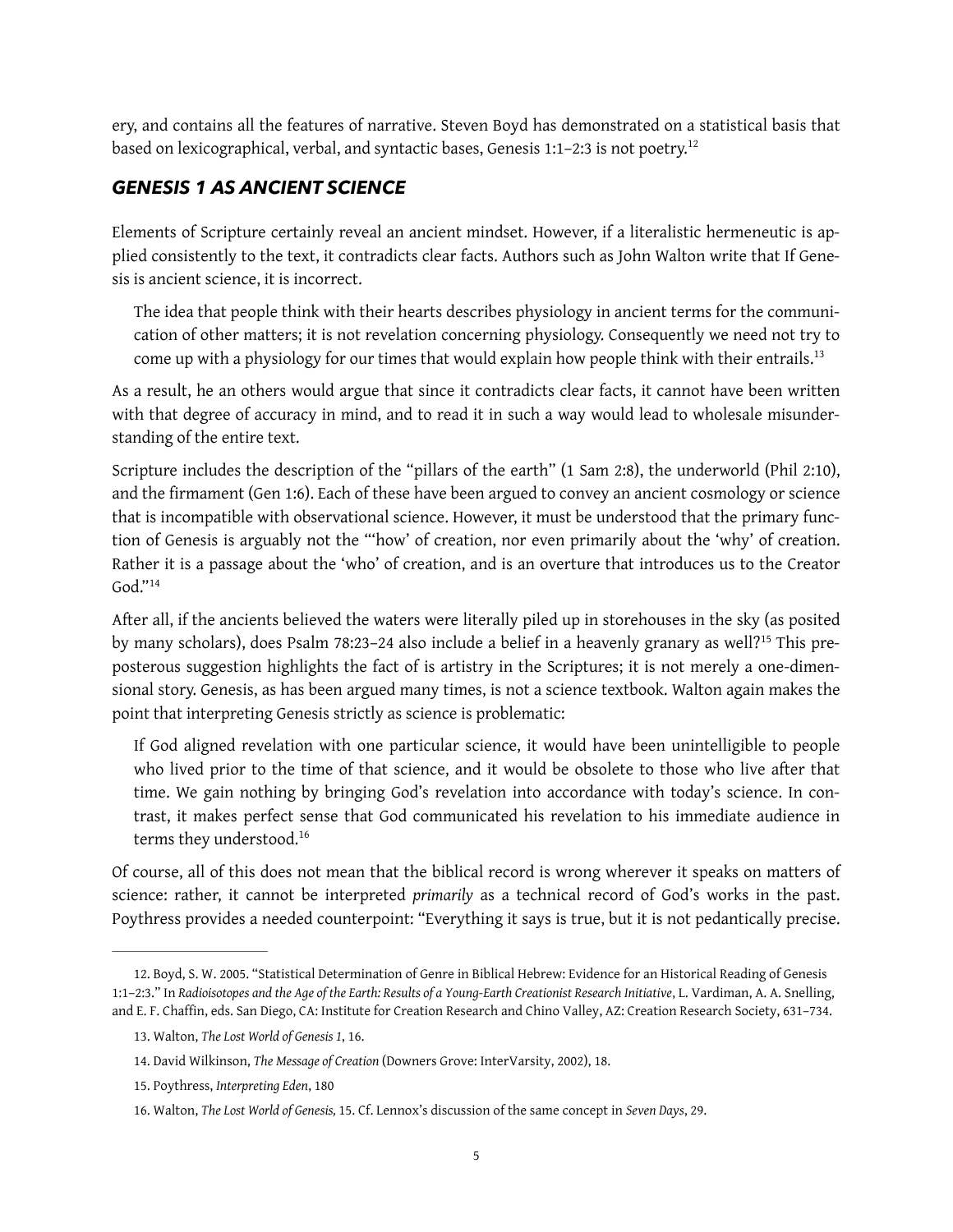<span id="page-5-5"></span>We have many questions about the past that it simply does not answer."<sup>[17](#page-5-0)</sup> He goes on to say, "Genesis 1 is not in principle antagonistic to the practice of science, but neither does it put forth any piece of technical science. In particular, it does not contain any faulty piece from an alleged ancient physicalistic cosmology.["18](#page-5-1)

<span id="page-5-6"></span>Finally, aiming to put the matter to rest, Collins takes a step back and writes that scientific language is not the pinnacle of language. It is not the most authoritative voice:

<span id="page-5-7"></span>Skeptics and "Bible-science defenders" share an assumption in common, namely, that scientifc language is the most accurate and therefore the most truthful kind of discourse; and then it follows that for the Bible to be true, it must address these scientific questions. I count this assumption inadequate for real life[.19](#page-5-2)

After all, "if the biblical explanation were at the level, say, of twenty-second-century science, it would likely be unintelligible to everyone, including scientists today. This could scarcely have been God's in-tention<sup>["20](#page-5-3)</sup>

#### <span id="page-5-8"></span>*GENESIS 1 AS TEACHING TIMELESS TRUTHS:*

A popular modern hermeneutic avows that it is the "big ideas" alone which are of signifcance when looking at a text like Genesis 1. The particulars are interesting, but not important—or in the views of some, inspired. Under this reading, the genre, structure, mythic parallels are merely the setting in which eternal truths are couched. Poythress disapprovingly labels this the "vehicle/cargo" approach. He explains,

<span id="page-5-9"></span>The cargo is what the passage intends to teach theologically. The vehicle is the culturally conditioned, limited, erroneous cosmology that fnds expression in Genesis 1. The vehicle is in service for the sake of delivering the cargo. But the vehicle is not what the passage intends to teach.<sup>[21](#page-5-4)</sup>

One of the problems with this reading is that it is rather subjective. Any undesirable of difficult piece of data may be dismissed at will for being part of the "vehicle." This view, and other associated problems, is discussed below in more detail under the heading "Outmoded Cosmology."

#### *GENESIS 1 AS HISTORY*

Syntactically, Genesis 1–2 is historical prose. The verbal structure aligns with Hebrew narrative conventions, and internal evidence demonstrates that it portrays itself as referencing actual events. That said, and as mentioned earlier, there are additional artistic elements in the text which are not typical of prose. The highly ordered account of the days ("And God said… and there was evening and morning, the

<span id="page-5-0"></span>[<sup>17.</sup>](#page-5-5) Poythress, *Interpreting Eden*, 133.

<span id="page-5-1"></span>[<sup>18.</sup>](#page-5-6) Ibid, 162.

<span id="page-5-2"></span>[<sup>19.</sup>](#page-5-7) Collins, *Reading Genesis Well*, 261.

<span id="page-5-3"></span>[<sup>20.</sup>](#page-5-8) Lennox, *Seven Days ,* 29–30.

<span id="page-5-4"></span>[<sup>21.</sup>](#page-5-9) Poythress, *Interpreting Eden,* 66-67.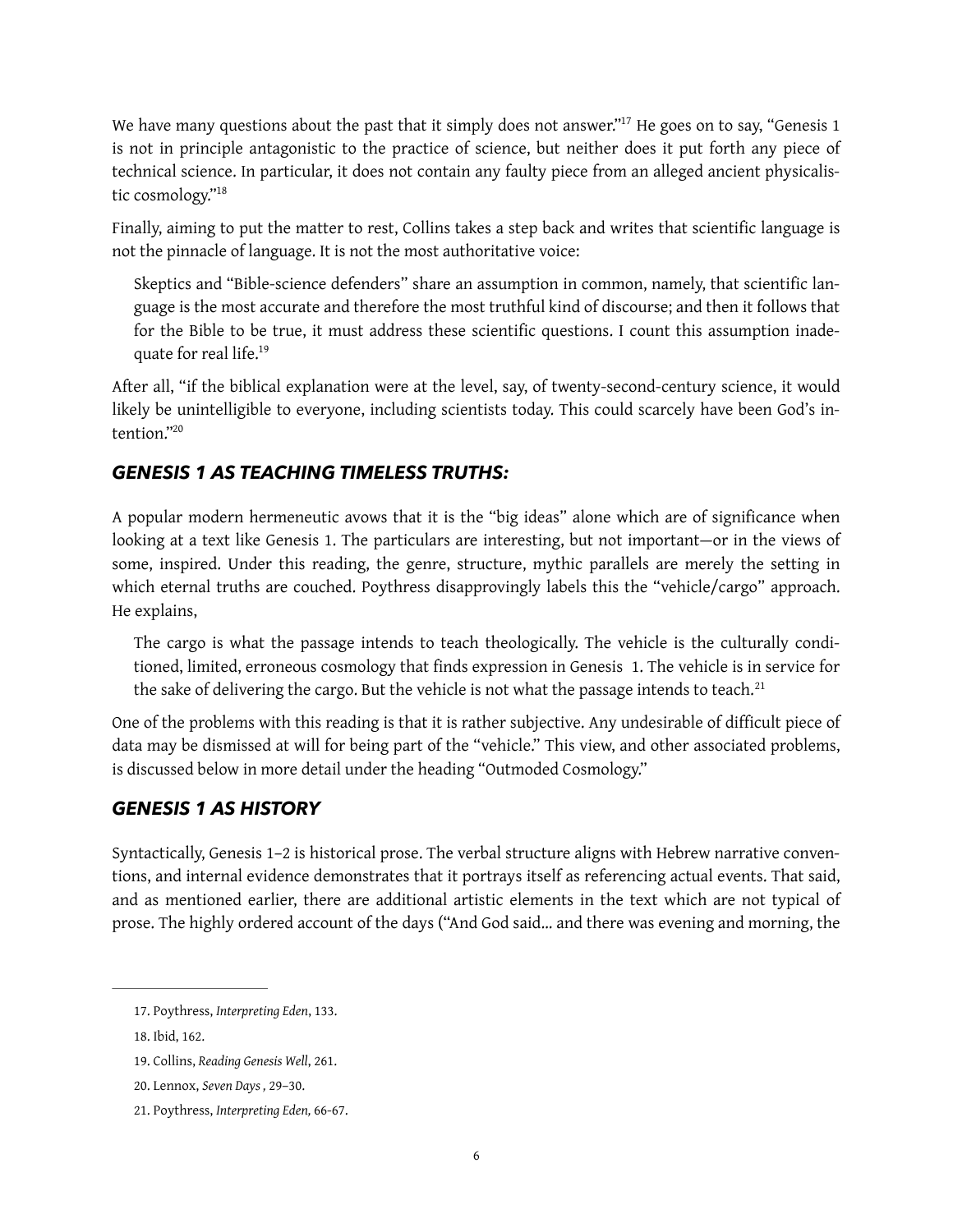*n*th day"), and anthropomorphic language (God sees, speaks, and rests) demonstrate that the language is not bare narrative.<sup>22</sup>

From a theological standpoint, an historical reading makes the best sense of the rest of revelation. Grudem makes the following fourfold case:<sup>23</sup>

- <span id="page-6-7"></span><span id="page-6-6"></span>1. A nonhistorical reading of Genesis 1–3 does not arise from factors within the text itself but rather depends upon a prior commitment to an evolutionary framework of interpretation.
- 2. Internal evidence demands Genesis be read as historical narrative, reporting events which actually happened.
- 3. Both Jesus and the New Testament authors, in ten separate New Testament books, affirm the historicity of several events in Genesis 1–3.
- 4. If the historicity of several events in Genesis 1–3 is denied, a number of crucial Christian doctrines that depend on these events will be undermined or lost.

In sum, it is hard to improve on John Collins' conclusion that the frst chapter of the Bible is "exalted prose narrative.["24](#page-6-2)

### <span id="page-6-8"></span>*READING GENESIS 1*

<span id="page-6-9"></span>Space forbids an investigation into the historical interpretation of Genesis 1, although many works have been produced recently[.](#page-6-3)<sup>[25](#page-6-3)</sup> However, even a cursory reading of the Church Fathers provides insight into their own struggles with the text. This should "give us some comfort, make us more humble, and, in addition, show us that the difficulties are not all generated by modern science but arise from a serious attempt to understand the text itself.["26](#page-6-4)

<span id="page-6-10"></span>In dealing with Scripture, whether it be the beginning or end of the canon, humility and care are essential. Poythress issues a needed corrective to those on the literal end of the interpretive spectrum: "We should avoid reading Genesis in a flat way that ignores its depth dimensions. Rather, we should read it as the Word of God, who is Master of language in all its richness, and who wisely addressed the Israelites before we came along."[27](#page-6-5)

<span id="page-6-11"></span>Lennox agrees:

<span id="page-6-0"></span>[<sup>22.</sup>](#page-6-6) Collins discusses a number of other features atypical of narrative prose in *Reading Genesis Well*, 155–156.

<span id="page-6-1"></span>[<sup>23.</sup>](#page-6-7) The following is a summary from Grudem's preface in *Theistic Evolution*, 76.

<span id="page-6-2"></span>[<sup>24.</sup>](#page-6-8) Collins, *Reading Genesis Well*, 155.

<span id="page-6-3"></span>[<sup>25.</sup>](#page-6-9) InterVarsity publishes two separate series on this area: an Ancient Christian Commentary on Scripture, as well as a Reformation Commentary on Scripture.

<span id="page-6-4"></span>[<sup>26.</sup>](#page-6-10) Lennox, *Seven Days*, 60.

<span id="page-6-5"></span>[<sup>27.</sup>](#page-6-11) Poythress, *Interpreting Eden*, 130.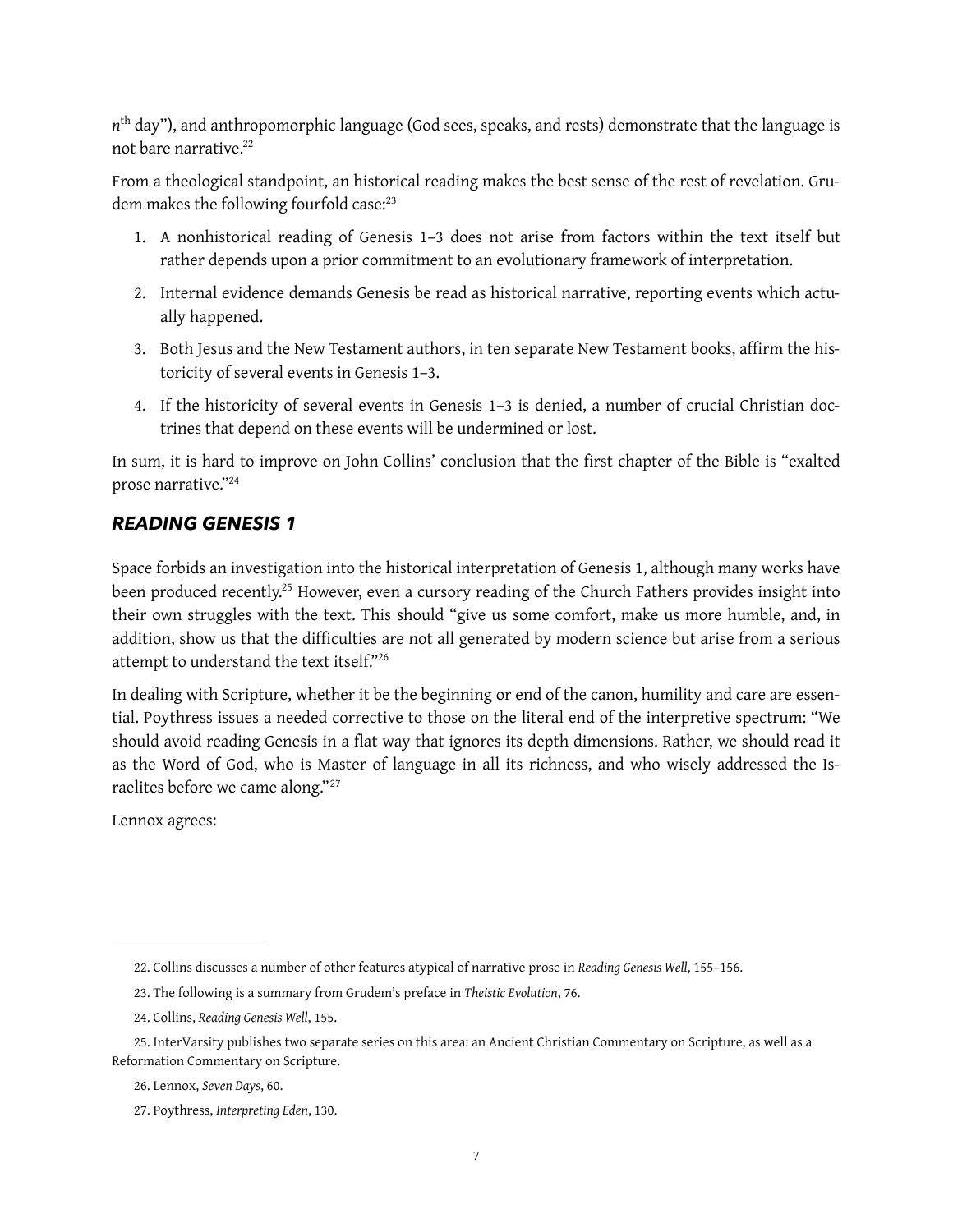<span id="page-7-7"></span><span id="page-7-6"></span>It would be a pity if, in a desire (rightly) to treat the Bible as more than a book, we ended up treating it as less than a book by not permitting it the range and use of language, order, and figures of speech that are (or ought to be) familiar to us from our ordinary experience of conversation and reading.<sup>[28](#page-7-0)</sup>

The text of Genesis 1 has "universal implications because the beginning is intrinsically universal in its scope and, according to God's determination, has effects on all of subsequent history."<sup>[29](#page-7-1)</sup>

And so with this in mind, it is to the text of Scripture that we turn, observing God's own record of how he spoke into existence the very means and mode by which we live, move, and have our being.

# GENESIS 1:1

#### *IN THE BEGINNING*

Contention arises from the first word in Hebrew. Debate circles around its grammar: is it absolute ("In the beginning" [ESV]), or dependent ("in the beginning of…" [YLT] or "in the beginning, when…" [NRSV])?

<span id="page-7-8"></span>Joshua Wilson investigates the category of relator nouns (e.g., beginning, end, above, before, etc.) and concludes that while these words are lexically relative, it is exceedingly common for them to be grammatically absolute[.](#page-7-2)<sup>[30](#page-7-2)</sup> To illustrate, he remarks, "No English speaker argues that because the word 'end' is relative in meaning, the phrase 'The End' must be relative in form as well and changed to 'The end of.' Furthermore, when reading the phrase 'The End' at the completion of a book or movie, the Eng-lish speaker does not ask, 'The end of what?"<sup>[31](#page-7-3)</sup>

<span id="page-7-9"></span>As such, "In the beginning" (as used by most translations), is the most faithful to the syntax of the original.

#### *GOD CREATED*

The verb א ָר ָבּ) *baraʾ*) always describes the divine activity of fashioning something new, fresh, and perfect. The verb does not necessarily describe creation out of nothing (see, for example, Gen 1:27, where it refers to the creation of man); it frequently stresses forming anew, reforming, or renewing (see Ps 51:10; Isa 43:15, 65:17). It is a verb which is "used exclusively of God. His creation reveals his immeasurable power and might, his bewildering imagination and wisdom, his immortality and transcendence, ulti-matelyleaving the finite mortal in mystery."<sup>[32](#page-7-4)</sup> It is therefore an "inherently a divine activity and not one that humans can perform or participate in.["33](#page-7-5)

<span id="page-7-11"></span><span id="page-7-10"></span><span id="page-7-0"></span>[<sup>28.</sup>](#page-7-6) Lennox, *Seven Days,* 26.

<span id="page-7-1"></span>[<sup>29.</sup>](#page-7-7) Poythress, *Interpreting Eden*, 127.

<span id="page-7-2"></span>[<sup>30.</sup>](#page-7-8) Joshua Wilson, "A Case for the Traditional Translation and Interpretation of Genesis 1:1 Based upon a Multi-Leveled Linguistic Analysis." Unpublished Ph. D. Thesis, SBTS: 2017, 10.

<span id="page-7-3"></span>[<sup>31.</sup>](#page-7-9) Ibid, 74. Isa 46:9–10 is an excellent example: "…For I am God, and there is no other; I am God, and there is none like Me, declaring the end from the beginning, and from ancient times things that are not yet done…"

<span id="page-7-4"></span>[<sup>32.</sup>](#page-7-10) Bruce Waltke, *Genesis* (Grand Rapids: Zondervan, 2001), 59.

<span id="page-7-5"></span>[<sup>33.</sup>](#page-7-11) Walton, *The Lost World of Genesis One*, 38.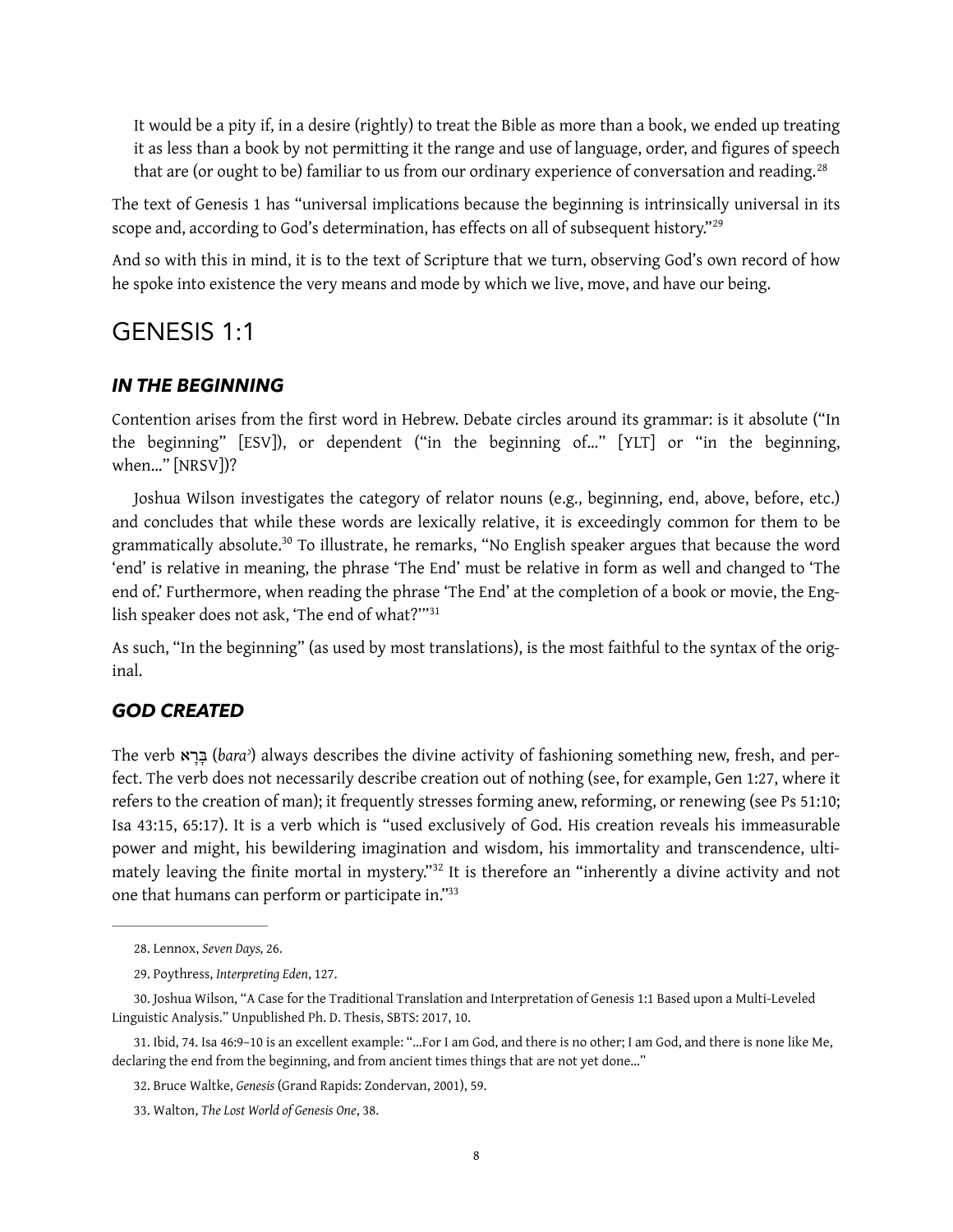<span id="page-8-5"></span>As will be seen below under **Evolution**, the traditional concept of creation *ex nihilo*, even though not necessitated by Genesis 1:1, is nonetheless a "logical and theological inference of the creation narrative. Traditionaltheologians are on a sure linguistic footing when arguing for it."<sup>[34](#page-8-0)</sup> Otherwise, where else would matter come from? To argue that matter is coeternal with God, or was created by some other process goes against the biblical witness (see below discussion under **Now**).

#### *THE HEAVENS AND THE EARTH*

<span id="page-8-6"></span>The merism "heavens and earth" is certainly valid, but we dare not fatten "heavens and earth" to universally equate with "the universe" (as per GNT, ISV), lest we lose the connection with verse 2. In fact, Wilson argues that "heavens and earth" is a unique construction: "They are the most prominent parts of the whole because they are the two halves that comprise it."<sup>[35](#page-8-1)</sup> So while they *can* function to reference the entirety of creation, they also may function independently of each other, which we see as necessary, given that verse 2 begins with the last word of verse 1.

# GENESIS 1:2

#### *NOW*

Verse 2 in most of our English Bibles simply begins with "The earth was…" But in the original Hebrew, there is an important grammatical point which bears mention, and in fact which ought to constrain our interpretation. Some translations note this (KJV, Geneva, ASV) as "**and** the earth was…"; others LEB, HCSB, CSB, NIV, NET add the interpretation, "**Now** the earth was…". In his translation, Wyclife made it more explicit: "Forsooth the earth was…". How we understand this opening verse of the Scriptures is critical for our interpretation of the rest of creation. Is Genesis 1:1 a summary statement, or the first event?[36](#page-8-2)

<span id="page-8-7"></span>**i) Summary Statement:** The first view is that Genesis 1:1 is a summary of Genesis 1:2-2:3. It functions similar to a heading in the text, explaining the following narrative as God's creation and forming of the cosmos, making it habitable and productive.[37](#page-8-3)

<span id="page-8-9"></span><span id="page-8-8"></span>Bruce Waltke argues that the narrative of Genesis begins with a summary (verse 1), and then in verse 2 "with the planet already present."<sup>[38](#page-8-4)</sup> Waltke would point out that it is difficult to align the fact that God made the heavens in verse 1, and then made the heavens in verses 6–8. But if "day" can be used in multiple senses, why cannot "heaven?"

The summary view has potentially massive theological implications: God's sovereignty "must include the original earth…. Otherwise, the earth is left as a potential independent entity. If God did not make it,

<span id="page-8-0"></span>[<sup>34.</sup>](#page-8-5) Wilson, "Traditional Translation," 210.

<span id="page-8-1"></span>[<sup>35.</sup>](#page-8-6) Ibid, 139.

<span id="page-8-2"></span>[<sup>36.</sup>](#page-8-7) Vern S. Poythress, "Genesis 1:1 is the First Event, Not a Summary," *Westminster Theological Journal* 79 (2017), 97–121.

<span id="page-8-3"></span>[<sup>37.</sup>](#page-8-8) Much of the debate centres around the merism "heavens and earth," which some scholars, (prominently Bruce Waltke) take as functioning in the place of the entire cosmos (*Genesis*, 58).

<span id="page-8-4"></span>[<sup>38.</sup>](#page-8-9) Waltke, *Genesis*, 59.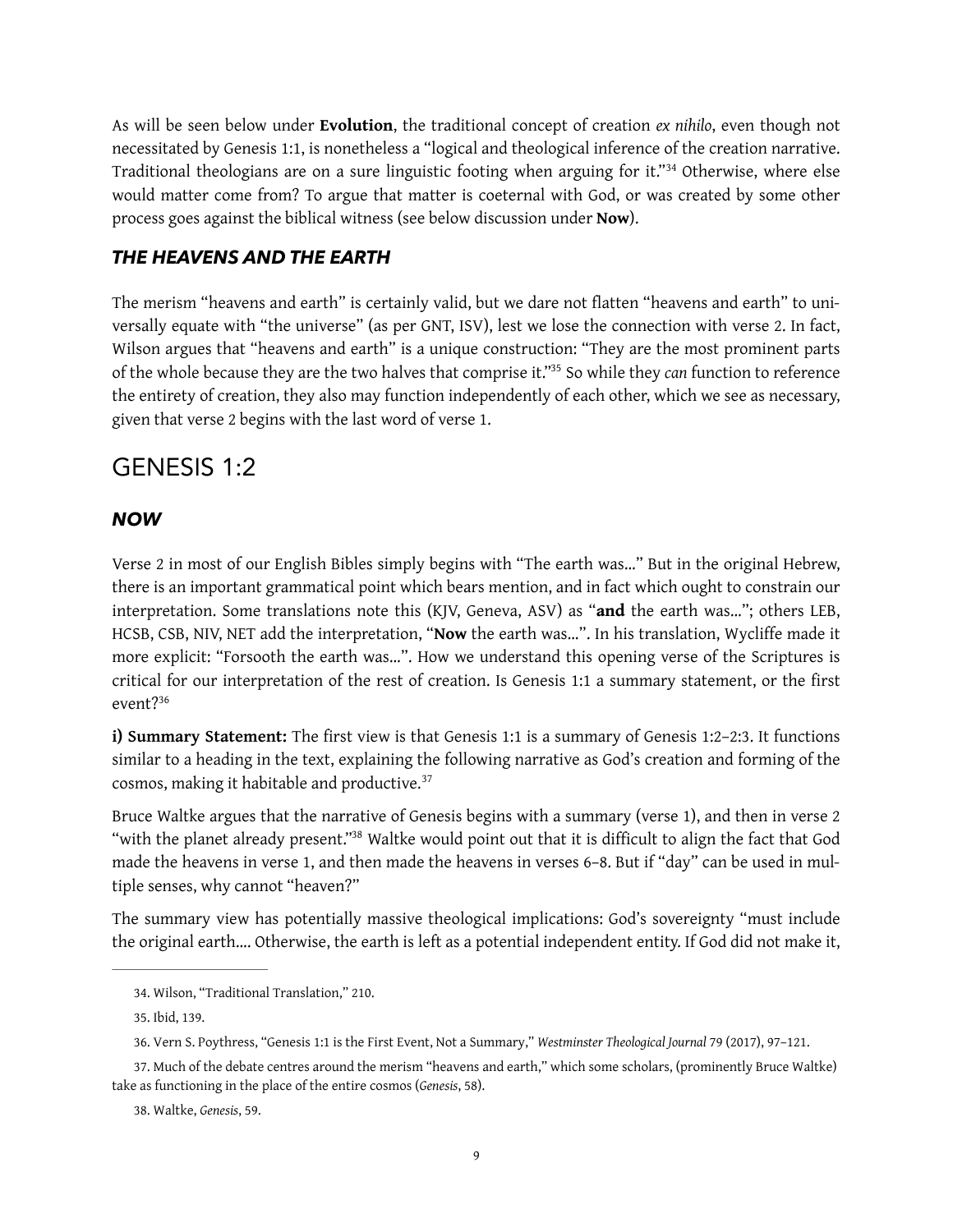if it is just eternally there, its original constitution escapes God's sovereignty, and God just has to do the best he can with material that he did not originally specify. Moreover, the earth may be just as eternal as God himself. Anything coeternal with God, even an impersonal coeternal, is really a rival to complete sovereignty."[39](#page-9-0)

<span id="page-9-5"></span>**ii) First Event:** The second view, that Genesis 1:1 is the frst creative event concords well with the New Testament witness, as well as other passages in the Old Testament which depict God as creating the heavens and the earth. It is also explains best the syntactic link between verse 1 and 2:

To begin a sentence in a narrative with the conjunction 'and' attached to any other element besides a narrative verb puts that element into focus and signals that the author is commenting on the element. The comment, then, is most readily understood as commenting on the condition of the earth of 1:1 as the first creation day gets under way  $(1:3).40$  $(1:3).40$ 

Wilson concurs:

<span id="page-9-6"></span>Genesis 1:2 is then descriptive of that initial creation, explaining that the larger cosmological  $\gamma_{N}$ [earth] created in Genesis 1:1 was in a state of desolation, or, הוֹּב ָו הוֹּת] without form and void]. Thus, the initial creation was still not yet in a complete state. This of course sets the tone for the rest of the narrative since the created world as a whole is never in a completed state until the end of the sixth day, hence the concluding statement of Genesis 2:1. Genesis 1:3 then describes the second act of creation, the creation of light. According to this translation and interpretation, the elements in Genesis 1:2 are then a part of the initial creation in Genesis 1:1.<sup>41</sup>

#### <span id="page-9-7"></span>*THE EARTH WAS FORMLESS AND VOID*

<span id="page-9-8"></span>Walton explains that the rhyming pair *tohu* and *bohu* (ESV: without form and void) do not describe the material structure of the planet. Rather, they describe the planet as "nonfunctional, having no purpose and generally unproductive in human terms.["](#page-9-3)<sup>[42](#page-9-3)</sup> He goes on to show through the use of these two terms that they ought not to be applied to material shape (especially when used together), but rather to the *functionality* of an area, person, city, or idol[.](#page-9-4)<sup>43</sup> This is perhaps one reason why there is no pronouncement of "good" on the primordial planet until God's creative actions: it was not functioning in such a way as to fulfll its ultimate purpose: to support life and refect the creative power of God.

<span id="page-9-9"></span><span id="page-9-0"></span>[<sup>39.</sup>](#page-9-5) Poythress, "Summary," 100.

<span id="page-9-1"></span>[<sup>40.</sup>](#page-9-6) Collins, *Reading Genesis Well*, 162. Other examples of this same waw disjunctive construction are found in Gen. 1:1-2; 7:18-19; Deut. 4:11; 9:15; 22:22; Judg. 8:11; 1 Kings 6:6-7; 11:31-32; Is. 24:4-5; Jer. 34:9; 36:21-22; Ezek. 40:17-18; 41:16; 48:12-13; Hos. 2:23-24; Zech. 6:1; Eccl. 1:7; Esth. 5:1; 7:7-8; Neh. 10:39. Many of these examples are translated as a parenthesis or explanation of the preceding term.

<span id="page-9-2"></span>[<sup>41.</sup>](#page-9-7) Wilson, "Traditional Translation," 209.

<span id="page-9-3"></span>[<sup>42.</sup>](#page-9-8) Walton, *The Lost World of Genesis 1*, 48.

<span id="page-9-4"></span>[<sup>43.</sup>](#page-9-9) The ESV regularly translates *tohu* as "empty," which is a helpful—though noncommital—translation because the English word can refer to both the material and the nonmaterial. E.g. Is. 40:23 "who brings princes to nothing, and makes the rulers of the earth as emptiness [*tohu*];" or, 1 Sam. 12:21 "And do not turn aside after empty [*tohu*] things that cannot profit or deliver, for they are empty [*tohu*]." Other translations use "insignificant," "lacking substance," "vain,"or "confused."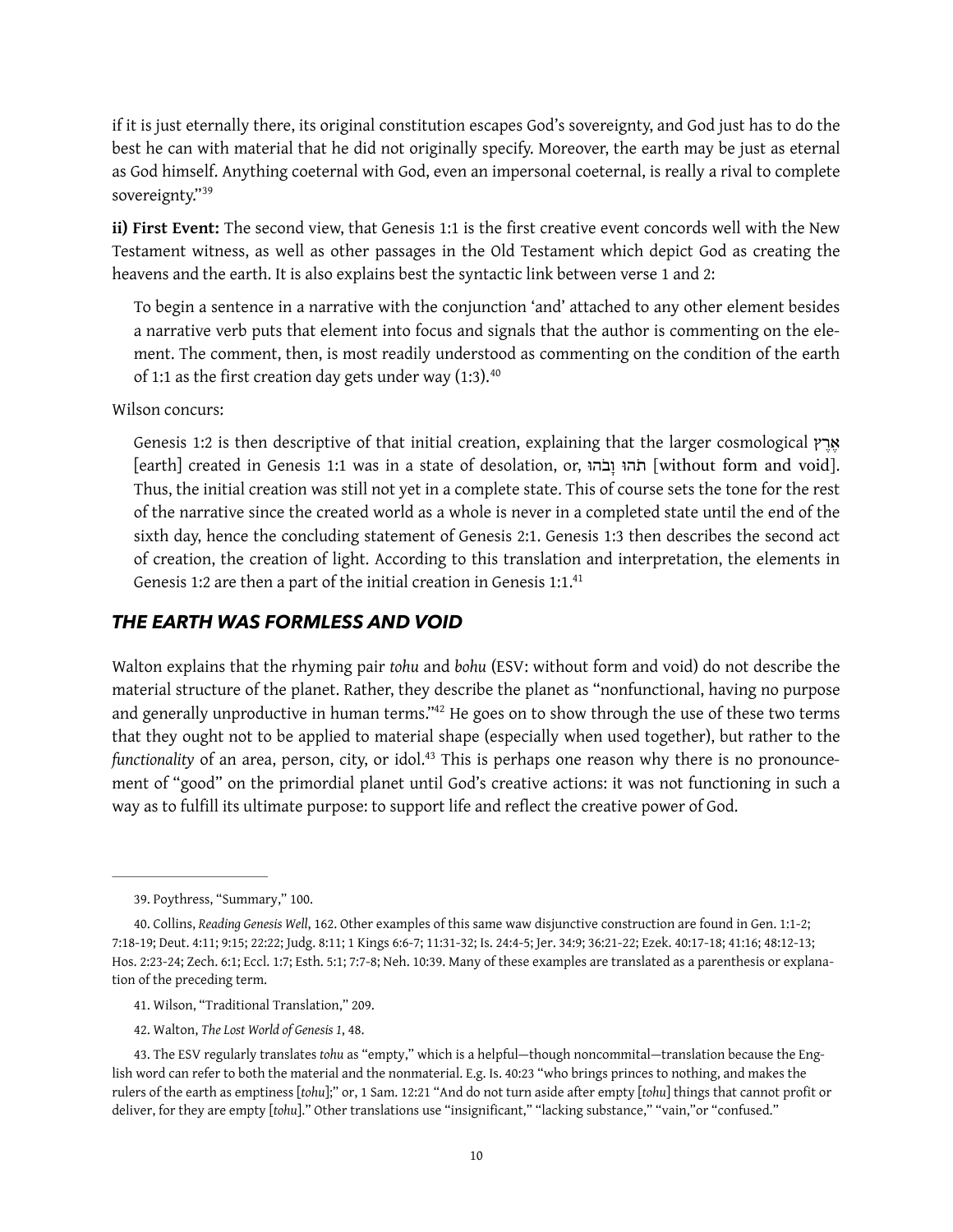# GENESIS 1:3

# *AND GOD SAID*

The Hebrew verbal form of verse 3 indicates that the narrative now resumes from where verse 1 left off. The circumstantial clause of verse 2 is now complete. God created the heavens and the earth, and now he speaks light into existence.

Arguably, this is the most important statement in Genesis 1. God is the subject of all the active verbs, and the witness of Scripture is that God created by word. It is a bold anthropomorphization: God is spirit, he does not have a mouth or vocal chords, yet he communicates. The Holy Spirit could have chosen any action he wanted to convey God's creative power: the wave of a hand; a look; a thought (other ANE myths are exquisitely creative when it comes to a deity's creative actions), but he chose the spoken word. In the New Testament, of course, we read that the word was more than just a thought; more than vibrations in the air: Jesus Christ, the Word, who was with *God in the beginning*, was the agent of creation. We are told as much in Col. 1:16 that "For by Him all things were created that are in heaven and that are on earth, visible and invisible, whether thrones or dominions or principalities or powers. All things were created through Him and for Him." Taken together with verse 2, with the Spirit of God hovering, we have the frst recorded act in history linking together the three persons of the Trinity.

# *LET THERE BE LIGHT*

God is able to call into being something which does not exist. This is mind-boggling power and ingenuity. Humanity is not imbued with this magnitude of creativity. We have neither the energy or industry, nor mental capacity to imagine something which is not, let alone to summon it from nonexistence. God merely commands it to be, and that which is not obeys and becomes.

# *AND THERE WAS LIGHT*

The source of the light is unknown. Those who favour the framework hypothesis argue that since days 1 and 4 are in parallel, the light is in fact the sun, whose function and name are withheld until day four is mentioned. Those who favour an old earth system argue that the light is a radiating halo of hot gas and dust as it coalesces into the planet we call earth. Others emphasize the similarity with the eschatological state of Rev. 22:5 (They will need no light of lamp or sun, for the Lord God will be their light).

# GENESIS 1:5

# *DAY*

The fact that the same word, yôm (day) is used arguably five different ways, or referring to five different periods of time within the first thirty-five verses is remarkable. It is yet another evidence pointing to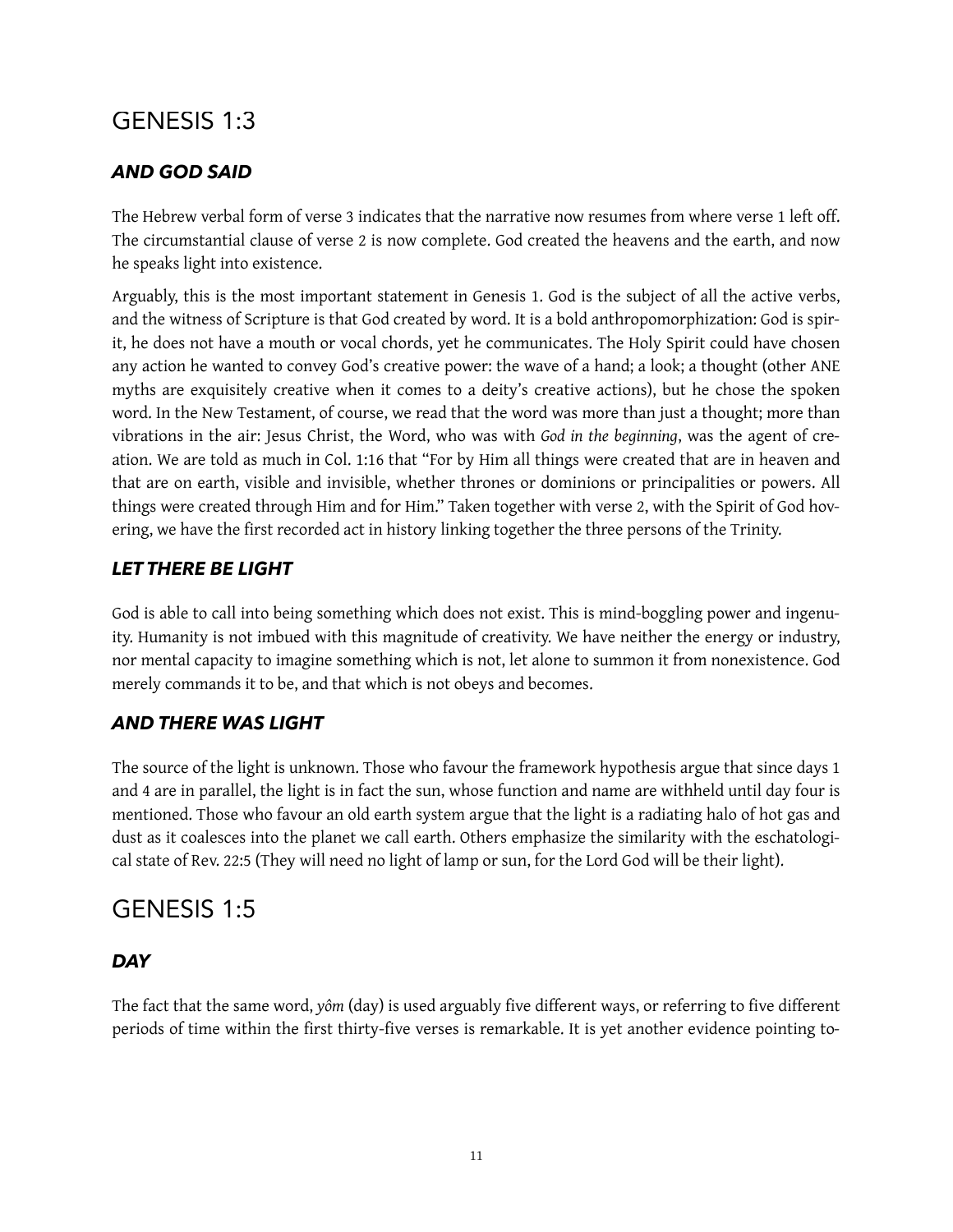<span id="page-11-5"></span>ward a high level of literary sophistication[.](#page-11-0)<sup>44</sup> The point must be made that each time the days are referenced by a numeral, the most grammatically responsible reading is that they describe a day analogous to our own days, i.e., twenty-four hours.

<span id="page-11-6"></span>Why did God have to call light "day?" Why doesn't verse 5 say, "and God said that a day would consist of light and dark"? As Walton sympathetically moans, "why didn't God simply call light "light"?"<sup>45</sup> Wouldn't it have been better to disambiguate, for our sake, and the sake of clarity, and keep "day" reserved only for twenty-four-hour periods? It cannot be careless writing; it is for a purpose. Whether we apprehend the purpose is another matter entirely.

One reason must certainly be that in Hebrew, just as in English, the word "day" has multiple primary meanings. The text of Genesis is not a flat piece of ancient history: it is an artistic retelling of God's work of creation, which was itself anything but boring! Additionally, it is curiously interesting that in verse 5 there are three synonymous word pairs (light/dark, day/night, evening/morning).

# *THE FIRST* **DAY**

<span id="page-11-7"></span>Certain authors argue that Genesis 1:2 does not necessarily describe the frst day of the universe, but rather simply the frst day of *creation*. Elsewhere within the Pentateuch, ד ָח ֶא יוֹם) *yom echad)* is not trans-lated as "day one," but rather "one day."<sup>[46](#page-11-2)</sup> It also is clear that Hebrew does have a word for "first" or "start," which is not used here. However, given that the rest of the creation days are in numbered series, "day one" is a perfectly legitimate and logical translation, hence "the first day."<sup>47</sup>

<span id="page-11-9"></span><span id="page-11-8"></span>Given his non-material understanding of the text, Walton sees function as the predominant theme of creation. As a result, even thought there was morning and evening the frst day (and the second and the third),he writes, "we must inevitably consider day four as describing the creation of time."<sup>48</sup> This reading, while imaginative, is suspect: in what sense do days 1–3 exist *previous* to the existence of time? Is a reading which would not have occurred to an ancient Israelite truly a valid reading? On the whole, however, it is difficult to understand any sense of day that the ancient Israelites would have understood prior to the creation of the daily rhythm of the sun and moon.

# GENESIS 1:26

# *LET US MAKE MAN*

<span id="page-11-0"></span>[<sup>44.</sup>](#page-11-5) Genesis 1:5 (twice; light and 24-hours); 1:5–13 (days 1–3: in what sense are these days when there is no sun to reference them by?); 2:2 (debatable: probably 24-hour day, but other have seen a very long seventh day because God didn't start creating again—no eighth day); 2:4 (period of indefinite time).

<span id="page-11-1"></span>[<sup>45.</sup>](#page-11-6) Walton, *The Lost World of Genesis 1,* 53.

<span id="page-11-2"></span>[<sup>46.</sup>](#page-11-7) Genesis 27:45; 33:13, Num 11:19.

<span id="page-11-3"></span>[<sup>47.</sup>](#page-11-8) Attention is drawn toward days six and seven, since it is only they which receive an article: "*the* sixth day, *the* seventh day."

<span id="page-11-4"></span>[<sup>48.</sup>](#page-11-9) Walton, *The Lost World of Genesis 1,* 54.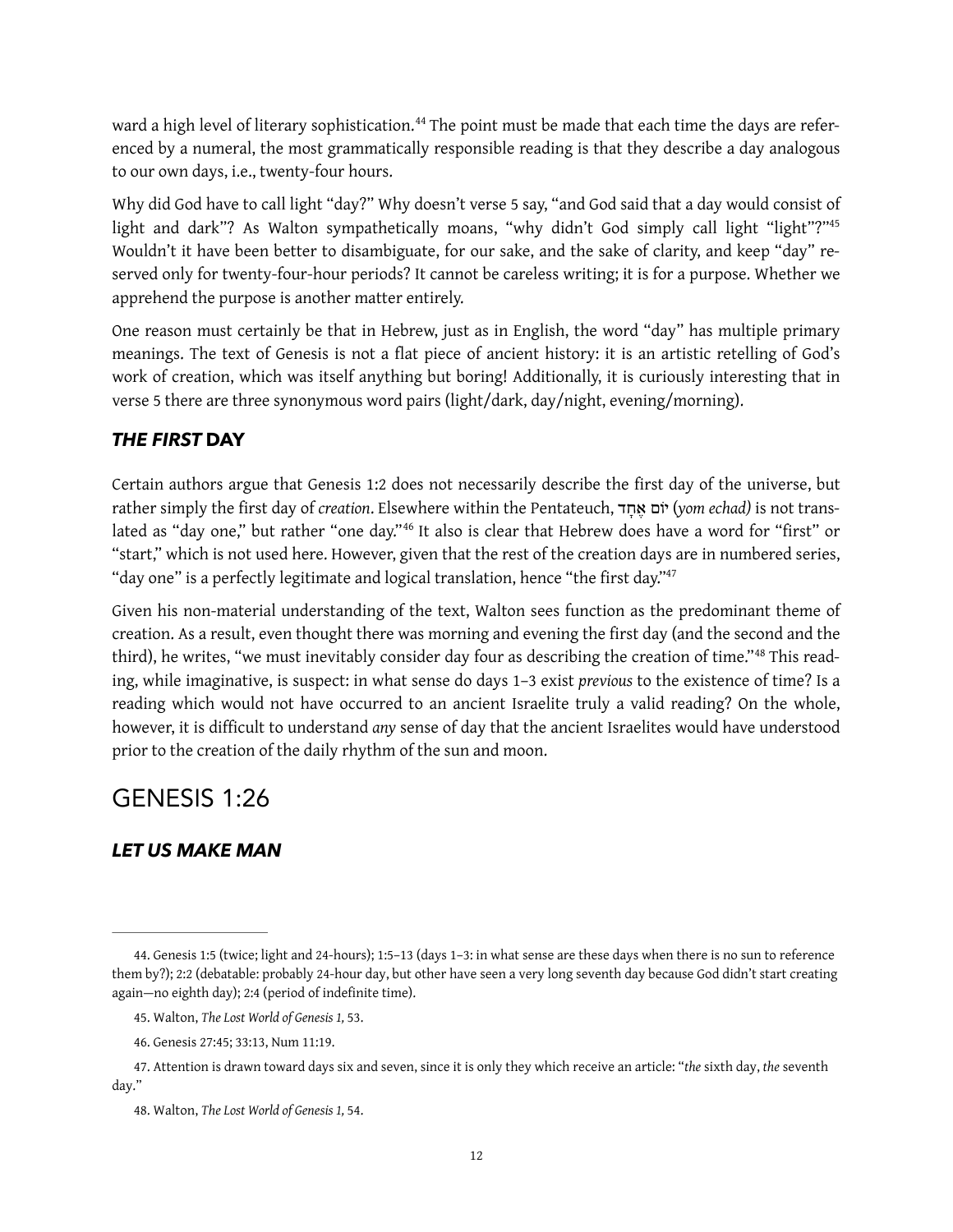<span id="page-12-4"></span>Mankind is the pinnacle of creation. The entire narrative leads to a culmination in verse 27. "Genesis affirms that man was the goal of creation and that his welfare is God's supreme concern.["](#page-12-0)<sup>[49](#page-12-0)</sup> Mankind (male and female) is blessed, and immediately assigned the role of multiplying, subduing, and having dominion. Man is to act as God's representative and rule over everything that moves on the earth.

It bears mentioning that the Genesis account is drastically diferent from any of the other ANE creation myths on a number of topics, but the origin of mankind is undoubtedly one of the sharpest breaks: "Humanity's creation is not for the purpose of being slaves to the gods and to carry their workload, but rather mankind is created in the image of God as the 'crown of creation' and as God's co-regent, ruling over the created order.["50](#page-12-1)

<span id="page-12-5"></span>The importance of the historicity of Adam, as first human being, as will be discussed later. It will suffice at this point to say that Adam is portrayed by Genesis as well as the New Testament authors as an actual historical person. "Genealogies commencing with Adam both open the Hebrew Bible… and close the Hebrew Bible.... The final compiler evidently observes this element contributing to the overall structure of the biblical record."[51](#page-12-2)

<span id="page-12-6"></span>It must not be overlooked that Adam is *created*. If God wanted to reveal to us that he formed mankind out of previously-existing life forms, Genesis 1:26–7 and 2:7 is the wrong way to do it. The earth "sprouts" or "produces" vegetation (1:11), and "brings forth" living creatures (1:24); man, on the other hand is made "in the image of God" (1:27), from the "dust" or "soil" of the ground (2:7). God breathes life into him. Even with limited vocabulary, the original Hebrew still had ways to explain forming from pre-existing matter.

#### *IN OUR IMAGE*

One particular theistic evolutionary understanding of the origin of man posits that at some point in human evolution, perhaps near the emergence of *homo sapiens*, God revealed himself to one couple, whom he named Adam and Eve. It is they, then, who received the image of God stamped in their beings, and because of this, were seen as the first real human beings.

The Image of God is still a much-discussed concept, but its implications are manifold: it lends dignity and value to human beings, it allows us to relate to God and function as his sub-kings. Importantly, when the image is marred because of the Fall, we learn from the New Testament that Lord has a plan in place to restore the marred image and institute a "new humanity" (Eph 4:24; Col 3:10).

<span id="page-12-7"></span>"Theologians say that the Bible describes God 'anthropomorphically,' that is, by analogy with human nature and human activities. That is true. But the analogy works because God made man 'theomorphically,' in the image of God.["52](#page-12-3)

<span id="page-12-0"></span>[<sup>49.</sup>](#page-12-4) G. J. Wenham, "Genesis," in *New Bible Commentary: 21st Century Edition,* ed. D. A Carson et al., (Downers Grove: InterVarsity Press, 1994), 60.

<span id="page-12-1"></span>[<sup>50.</sup>](#page-12-5) John Currid, "Theistic Evolution is Incompatible with the Teachings of the Old Testament" in *Theistic Evolution*, 855.

<span id="page-12-2"></span>[<sup>51.</sup>](#page-12-6) William D. Barrick in *Four Views on the Historical Adam*, eds. Matthew Barrett and Ardel B. Caneday (Grand Rapids: Zondervan, 2013), 217–218.

<span id="page-12-3"></span>[<sup>52.</sup>](#page-12-7) Poythress, *Interpreting Eden*, 147.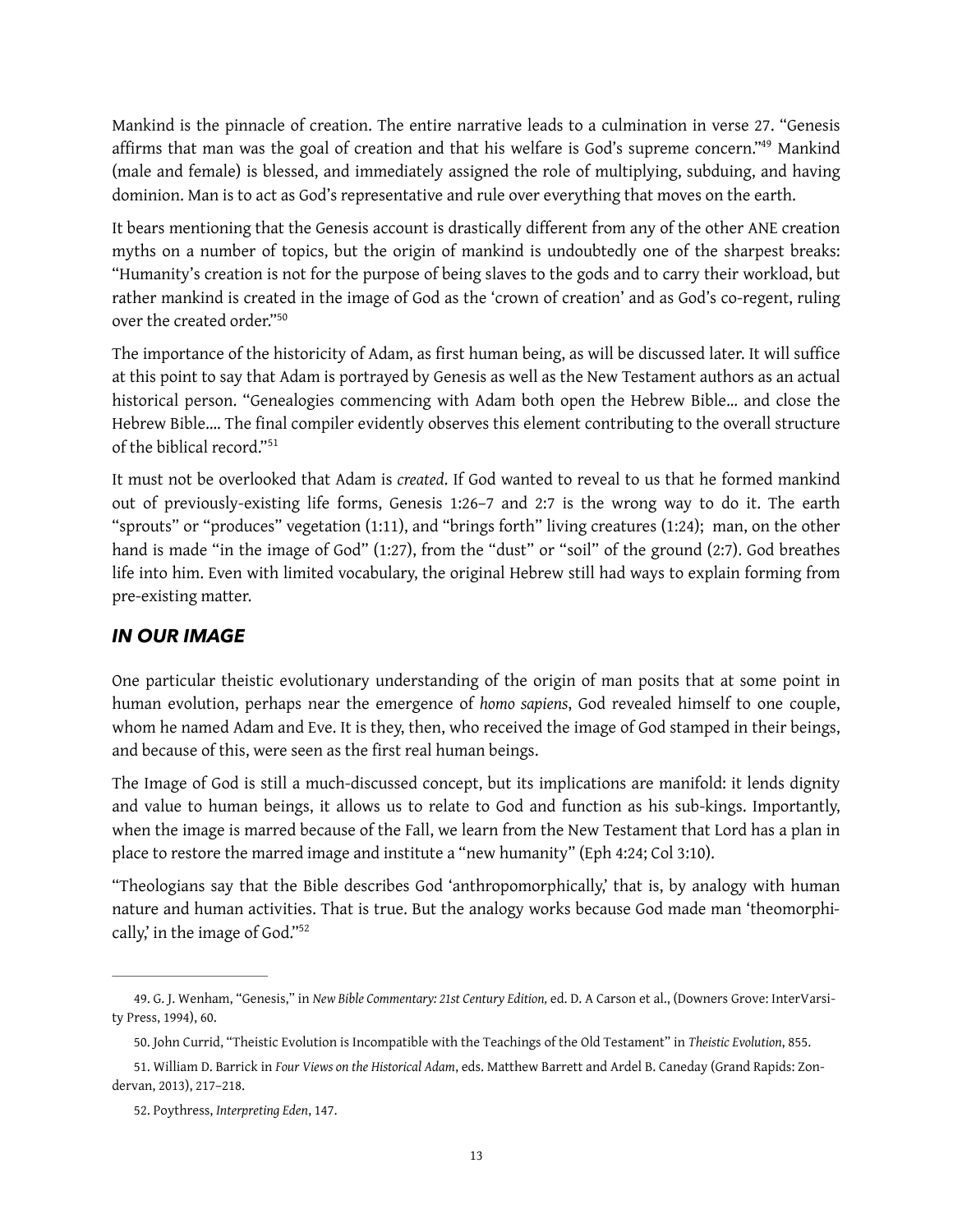# SIX INTERPRETATIONS FOR SIX DAYS

<span id="page-13-3"></span>We turn now the the chronology of creation[.](#page-13-0)<sup>[53](#page-13-0)</sup> In pondering this question, we must be careful to not say less than Scripture says, but also not to say more. The following are six proposed interpretations.

# *GAP OR RECONSTRUCTION THEORY*

Famously expounded in the *Scofeld Reference Bible*, it is taught that between verse 1 and 2 there was an angelic rebellion, and the earth underwent a cataclysmic change as the result of divine judgment. As a result, verse 2 is then translated "and the earth *became* formless and void…". This view connects the chaotic earth with a testing and fall of angels. Following this line of interpretation, This original, angelic rebellion is the basis of the "formless and void" of verse 2. As a result, God needed to re-create the earth, since it had become formless and void.

Among other problems, the disjunctive clause at the beginning of v. 2 cannot be translated as if it were relating the next event in a sequence. It is also stretching syntax too far to translate the perfect form of the verb הָתְיָה) was) as *became.* Finally, the paucity of corroborating biblical evidence is also a difculty for this view.

# *FRAMEWORK THEORY*

An increasingly popular interpretation of the Genesis account highlights the strong parallel between the frst three and the last three days of creation, with days 1–3 being the creation of the domains, with days 4–6 dealing with the establishment of each domains' respective rulers. As a literary device, this is an obvious reading of the text. Advocates of this reading, however, often go further than the simple literary device and imply that the structure militates against a straightforward chronological reading of the text.[54](#page-13-1)

<span id="page-13-4"></span>However, this unbalanced understanding "draws a false distinction the literary aspects of the text and the orderliness of creation as well as the text's chronological features, as if these features cannot coexist in one composition.["55](#page-13-2)

Further, the parallels are not even exact:

<span id="page-13-5"></span>The light of day 1 is not dependent on the sun, so the sun is hardly the "ruler" of it. Second, the waters existed on day 1, not just day 2. Third, in verse 14 the "lights" of day 4 are set in the "expanse" created on day 2 (not day 1). Fourth, the sea creatures of day 5 were to fll the "water

<span id="page-13-0"></span>[<sup>53.</sup>](#page-13-3) The fact that there are any time referents at all in the creation narrative is noteworthy. No one would deny that God could create everything together in an instant, so why separate creation into days?

<span id="page-13-1"></span>[<sup>54.</sup>](#page-13-4) Richter charmingly draws the analogy of a Disney World photo album which is organized by theme, not necessarily chronology in her *Epic of Eden* (Downers Grove: InterVarsity, 2008), 99.

<span id="page-13-2"></span>[<sup>55.</sup>](#page-13-5) Andrew Steinmann, *Genesis* (Downers Grove: InterVarsity, 2019), 60.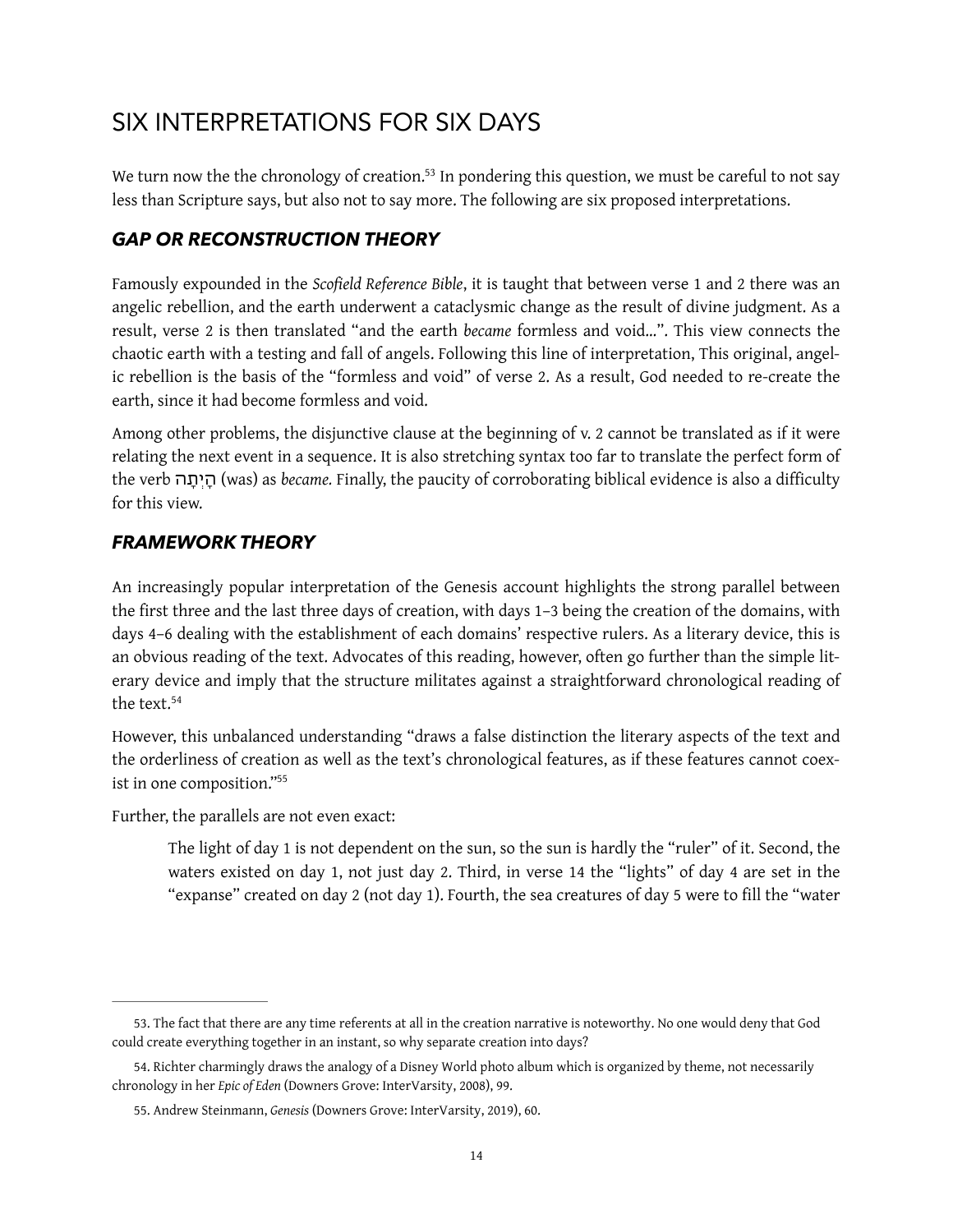<span id="page-14-2"></span>in the seas" which were created on day 3, not 2… and none of the sea creatures or birds or land creatures other than man were to "rule" anything anyway.<sup>56</sup>

### *DAY-AGE THEORY*

In this reading, the six days of creation are indefnitely long periods of time. This interpretation draws on the meaning of "day" (*yôm*) is a rather fexible word, much like in English, so it can represent:

- i) the twelve hours of daylight as opposed to night (i.e.: Gen 1:5)
- ii) twenty-four hour period (i.e. Gen 8:12)
- iii) an indefinite period of time (Gen 14:1)

At frst blush, the main impetus behind this interpretation seems to be the desire to align the text of Scripture with the chronology demanded by evolutionary theory; however, a few of the early Church Fathers (such as Justin Martyr, Irenaeus, and perhaps Augustine) seemed drawn to some form of this concept.

# *ANALOGICAL DAY THEORY*

<span id="page-14-3"></span>In this view, God is portrayed as a paradigmatic workman in the six days of creation, going about his creating work during the day, and ceasing each night. "God is presented *as if* he were a craftsman going about his work week."<sup>[57](#page-14-1)</sup>He works for six days and rests on the seventh, modelling for the ancient Israelites how their work week ought to function. The most glaring problem with this theory is that nowhere in Genesis, or the rest of Scripture, is the creation week described as "*like* six days." In fact, a close analogy is drawn between God's work week and the Israelites' in Exodus 20:8–11.

# *SIX DAYS*

The oldest, most traditional, and simplest of interpretive systems dealing with the six days of creation is to see them as six twenty-four hour days. Regardless of what we imagine those days to be like, in an efort to remain absolutely faithful to Scripture alone, the primary understanding of "day" is used throughout Genesis 1. The most pressing difficulty with this reading is its blatant conflict with modern scientific consensus.

#### *COSMIC TEMPLE INAUGURATION*

This view of Genesis 1 suggests that it was never intended to be an account of material origins. Rather it was intended as an account of functional origins in relation to people in the image of God viewing the cosmos as a temple. Walton states, "we must inevitably consider day one as describing the creation of

<span id="page-14-0"></span>[<sup>56.</sup>](#page-14-2) Todd S. Beall, "Contemporary Hermeneutical Approaches to Genesis 1–11" in *Coming to Grips with Genesis*, eds. Terry Mortenson and Thane H. Ury (Green Forest: Master, 2018), 157

<span id="page-14-1"></span>[<sup>57.</sup>](#page-14-3) Collins, *Reading Genesis Well*, 164.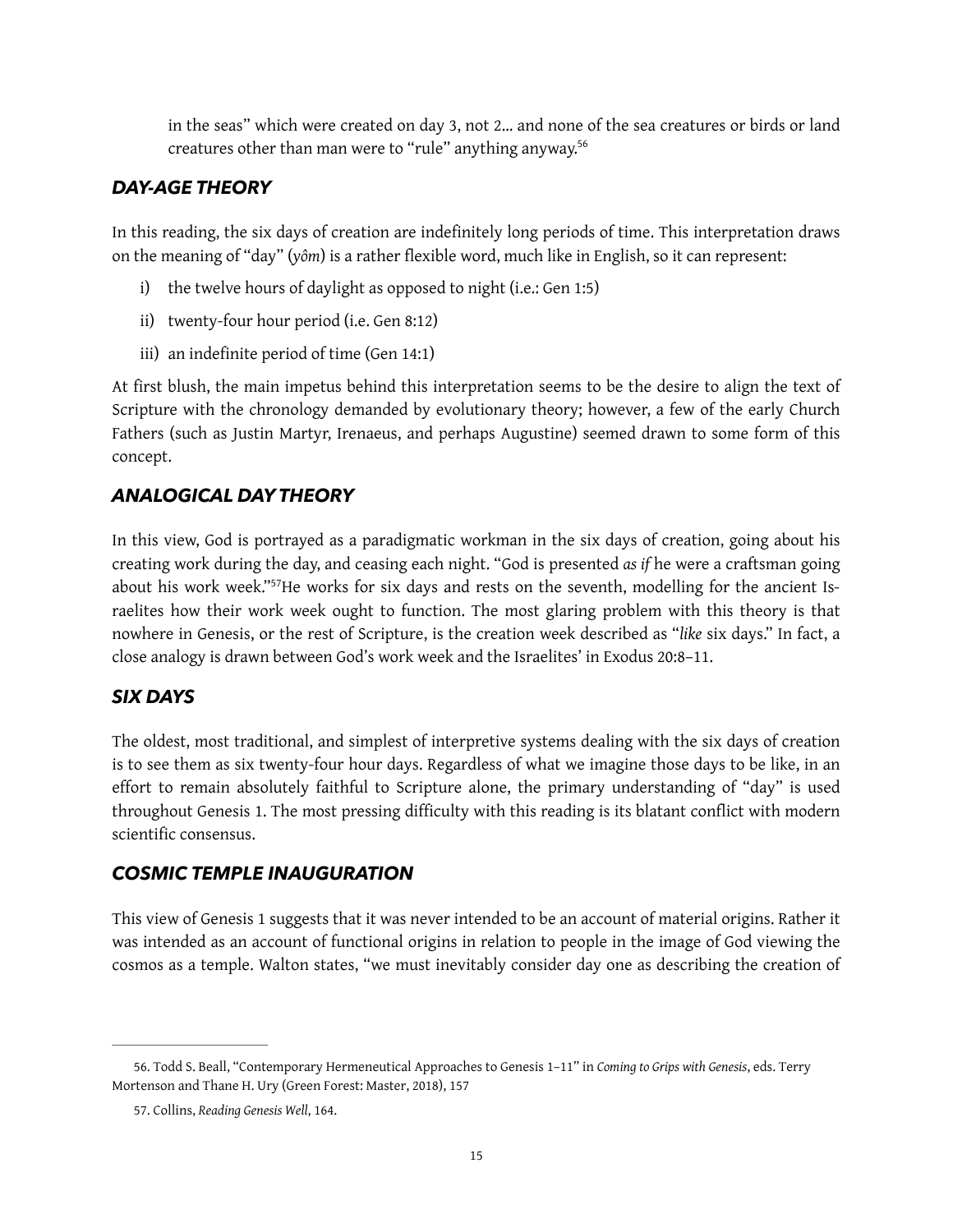time. The basis for time is the invariable alteration between periods of light and periods of darkness. This is a creative act, but it is creation in a *functional* sense, not a *material* one."[58](#page-15-0)

He would argue that chronology is ultimately unimportant. What is important in the narrative is the purpose of the elements:

<span id="page-15-5"></span><span id="page-15-4"></span>"If the seven days refer to the seven days of cosmic temple inauguration, days that concern origins of functions not material, then the seven days and Genesis 1 as a whole have nothing to contribute to the discussion of the age of the earth. This is not a conclusion designed to accommodate science it was drawn from an analysis and interpretation of the biblical text of Genesis in its ancient environment. The point is not that the biblical text therefore supports an old earth, but simply that there is no biblical position on the age of the earth."[59](#page-15-1)

# POPULAR CRITICISMS

# *"GOD OF THE GAPS"*

One of the epithets bandied about the creationist interpretation is "God of the Gaps," the perspective in which gaps in scientific knowledge are taken to be evidence or proof of God's existence.

John Collins defends the existence of very real gaps in knowledge: "there are gaps and then there are gaps. First, there are gaps due to ignorance (Latin: *lacunae ignorantiae causā*), which are simply gaps in our knowledge, which may eventually be filled. But there are also gaps due to the nature (Latin: lacunae *naturae causā*) of the things involved: The result goes beyond what these natural properties would have brought about."<sup>[60](#page-15-2)</sup> Christians should be wary of this because some gaps may one day be filled by science.

<span id="page-15-6"></span>However, J. P. Moreland agrees that these gaps *may not even be gaps*. As it applies to abiogenesis (the production of life from inorganic material): "our present lack of knowledge of any such chemical process entails a 'gap' in knowledge of the actual process by which life arose *only if* such a materialistic chemical evolutionary process *actually did* produce the first life.... The perceived gap in our knowledge would merely refect a false assumption about what *must have* happened, or a false assumption about the existence of a certain kind of process—namely, a materialist one with the creative power to generate life."<sup>61</sup>

# <span id="page-15-7"></span>*OUTMODED COSMOLOGY*

Vern Poythress reveals three common modern myths as he looks at the apparently outmoded cosmology of Genesis 1. He explains the difficulty with what he coins as the vehicle-cargo analogy, where God "'accommodates' himself to the erroneous views of ancient addressees and allows such views to fnd a

<span id="page-15-0"></span>[<sup>58.</sup>](#page-15-4) Walton, *The Lost World of Genesis One*, 55. Emphasis original.

<span id="page-15-1"></span>[<sup>59.</sup>](#page-15-5) Ibid, 94.

<span id="page-15-2"></span>[<sup>60.</sup>](#page-15-6) Collins, *Reading Genesis Well*, 273.

<span id="page-15-3"></span>[<sup>61.</sup>](#page-15-7) J. P. Moreland, "Should Theistic Evolution Depend on Methodological Naturalism?" in *Theistic Evolution*, 589.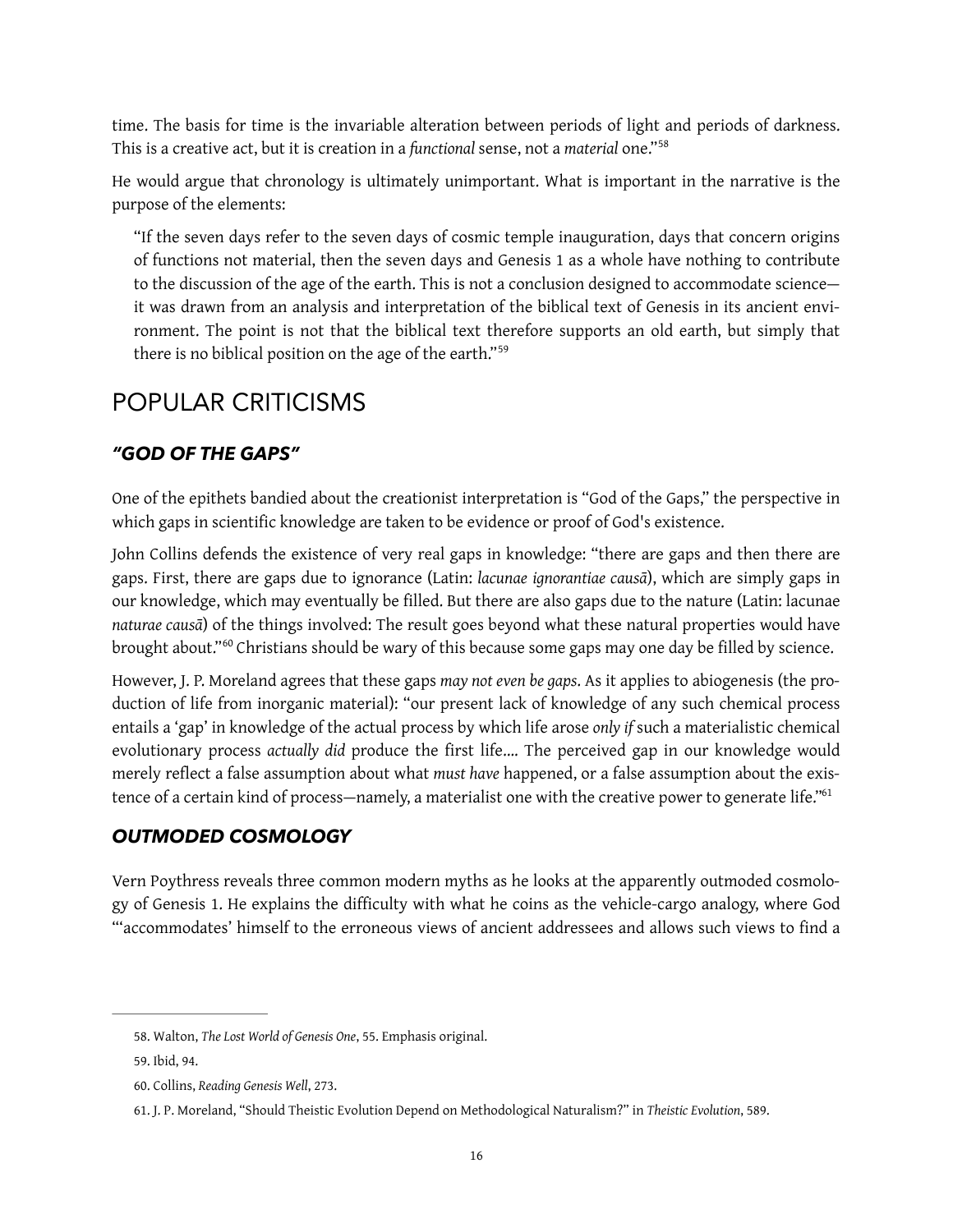<span id="page-16-5"></span>place in the Bible["](#page-16-0)<sup>[62](#page-16-0)</sup> for the purpose of teaching timeless truths. This has problems, for it depends on three modern myths to work:

<span id="page-16-6"></span>**i) Myth of Scientistic Metaphysics**: the argument is that the Bible contains demonstrable errors in cosmology. The clearest example of this is the statement that the sun moves through the sky. However, it is easily explained by using phenominal language (how events appear from a human perspective). Poythress argues that point of view is no less valid than any other perspective: after all, every scientifc observation is measured relative to some standard, and from a single perspective. As a result, it seems inconsistent to argue that the earth not a useful frame of reference: "Either the sun moves or it does not. But the assumption breaks down immediately when we ask, 'Moves with respect to what?["](#page-16-1)<sup>63</sup> Walton agrees on this subject: "Even today we can consider it true that the sky is blue, that the sun sets and that the moon shines. But we know that these are scientifically misleading statements. Science, however, simply offers one way of viewing the world, and it does not have a corner on truth. The Old World sciencein the Bible offers the perspective of the earthbound observer."<sup>[64](#page-16-2)</sup> Instead, Poythress borrows language from Bernard Ramm, who argues for a "non-postulational," or "non-theorizing" view: "On a fair reading, Genesis simply does not address all the detailed beliefs of individuals.["65](#page-16-3)

<span id="page-16-8"></span><span id="page-16-7"></span>**ii) Myth of Progress**: This myth teaches that we are superior to the primitive tribes of the past, at least in part because they believed in the supernatural, and we understand how the world works without the need of such arcane explanations. This modern myth would say that Genesis 1 is "an ancient document from an ancient culture, and so can have little to say except perhaps for some core religious message aboutGod, if indeed that message can rise above the limitations of its cultural trappings."<sup>[66](#page-16-4)</sup> This makes the mistake of attempting to understand Genesis 1 from a modern point of view, rather than the original author's: it inhibits our accurate understanding of the context.

<span id="page-16-9"></span>**iii) Myth of Understanding Cultures from facts:** The third myth which hinders proper interpretation is the myth that most cultures are similar, just with slightly nuanced beliefs here and there. The ancient Israelite mindset was dramatically diferent from ours. We still (and always will, probably) know so little about what they actually thought about the world around them. We are far removed from them with respect to time, and we always bring our modern "baggage" with us even when we try to read an ancient text like Genesis.

#### *AREN'T SCIENCE AND RELIGION MUTUALLY EXCLUSIVE?*

<span id="page-16-0"></span>[<sup>62.</sup>](#page-16-5) Poythress, *Interpreting Eden*, 67-68.

<span id="page-16-1"></span>[<sup>63.</sup>](#page-16-6) Ibid, 72. He continues, "The vehicle-cargo approach appeals to the contrast between 'reality' and mere 'appearance.' This appeal illustrates that the modern approach has still not grasped that it is caught in a myth. It speaks as if we could settle what 'really' is the case. But we could do that only if we eliminated what it thinks is the unenlightened observational standpoint of the ancient observer. However, as the theory of relativity has made amply evident, to eliminate the observational standpoint is to eliminate the very ability to talk coherently about motion and rest… Might it just be the case that the average Israelite did not worry about complicated physical and mathematical systems for describing motions of the heavenly bodies? Maybe he just thought that the sun rose, because it did (given his standpoint)" (73-74).

<span id="page-16-2"></span>[<sup>64.</sup>](#page-16-7) Walton, *The Lost World of Genesis One,* 60.

<span id="page-16-3"></span>[<sup>65.</sup>](#page-16-8) Poythress, *Interpreting Eden,* 104n32.

<span id="page-16-4"></span>[<sup>66.</sup>](#page-16-9) Ibid, 79-80.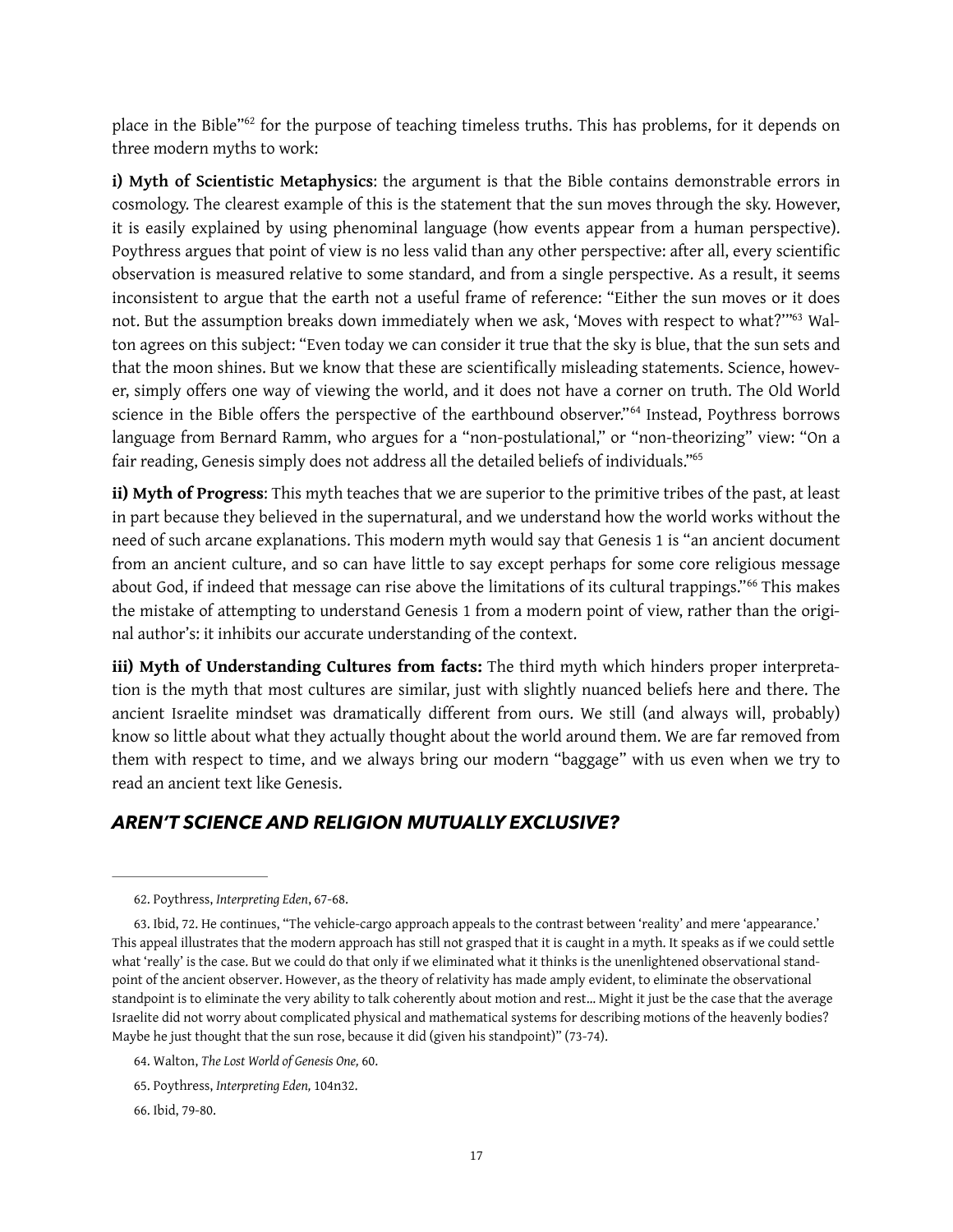Stephen Jay Gould famously proposed the concept of "non-overlapping magesteria," where Science and Religion speak on mutually exclusive domains. Derek Kidner gives passing credence to this view in his commentary on Genesis. He argues that their respective styles of reporting are disparate enough that each should be disentangled from the other:

<span id="page-17-3"></span>The interests and methods of Scripture and science difer so widely that they are best studied, in any detail, apart. Their accounts of the world are as distinct (and each as legitimate) as an artist's portrait and an anatomist's diagram, of which no composite picture will be satisfactory, for their common ground is only in the total reality to which they both attend.<sup>67</sup>

The obvious problem with keeping religion out of science and vice-versa is that both stubbornly refuse to stay within those boundaries. The Bible clearly speaks (and claims to do so with divine authority) on issues which strike at the heart of Science and our ability to carry it out: a God who is truth, and who made all things, visible, and invisible. To enforce such a philosophical bifurcation is to believe "that science deals with reality, and religion with Santa Claus, the Tooth Fairy, and God…. No one who is convinced of the truth, inspiration, and authority of Scripture could agree with that."<sup>68</sup>

# <span id="page-17-4"></span>SCIENCE AND THE BIBLE

One critical distinction that needs to be understood and rearticulated in our scientifc age is the actual role of science. Science does not and cannot explain nature, but rather describes. When a dropped object falls, science supplies the equations: how long will it take to hit the ground, and how fast will it be moving when it hits? Science can measure electrical impulses in the brain and diagnose a wide variety of pathologies. But Science does not know *why*. What is gravity? What is consciousness? There are no current answers. Science theorizes about the observable and draws testable conclusions.

<span id="page-17-5"></span>Modern empirical science is an excellent route to knowledge about our physical universe, and most likely a lot of what it promotes is true. Yet its very success lies in the contingent and revisable nature of its theories. Empirical science is a system that is only ever probably true—deliberately so—for by nature it must allow itself to be open to constant revision in the light of new evidence.<sup>[69](#page-17-2)</sup>

The progress and success of science in recent centuries, however, has caused society to place increasing trust in the scientific methodology; wedded to a metaphysical naturalism, the combination has marched steadily toward a scientocracy, the rule of science. This has progressed to the point where Steve Fuller writes,

Our world resembles the one faced by the Protestant Reformers in that people today are often discouraged, because of the authority of science, from testing their faith in its claims by considering

<span id="page-17-0"></span>[<sup>67.</sup>](#page-17-3) Derek Kidner, *Genesis* (Downers Grove: InterVarsity, 2008), 34.

<span id="page-17-1"></span>[<sup>68.</sup>](#page-17-4) Lennox, *Seven Days That Divide the World,* 28.

<span id="page-17-2"></span>[<sup>69.</sup>](#page-17-5) Kirsten Birkett, "Science and Scripture," in *The Enduring Authority of the Christian Scriptures*, ed. D. A. Carson (Grand Rapids: Eerdmans, 2016), 956.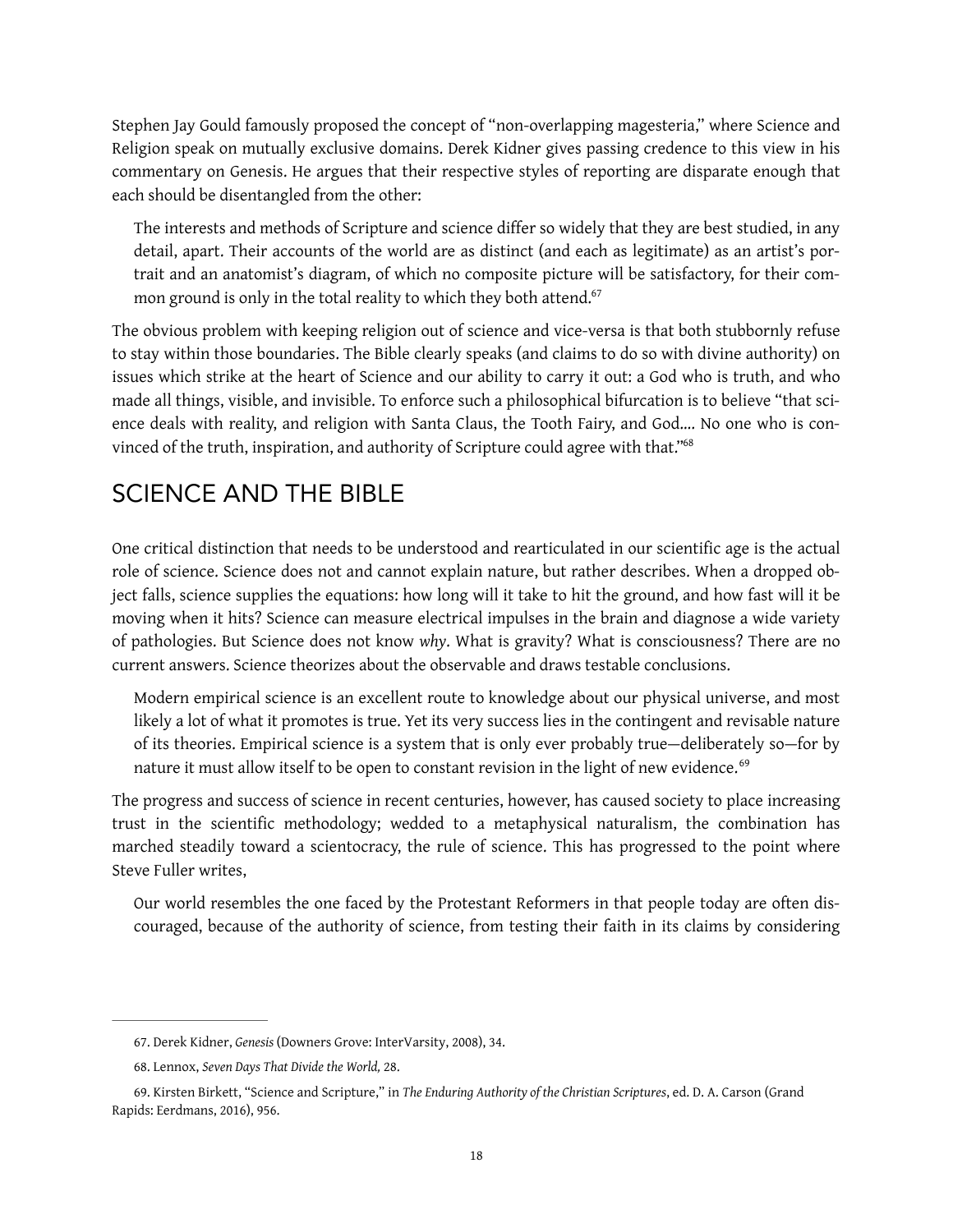<span id="page-18-9"></span><span id="page-18-7"></span>the evidence for themselves. Instead they are meant to defer to the authority of academic experts, who function as a secular clergy.<sup>[70](#page-18-0)</sup>

At this point, any dissenting voices to the reigning paradigm (even those which take the science seriously, and who are not religiously motivated) are nearly universally met with condescension and mock-ery.<sup>[71](#page-18-1)</sup> Science, in principle is fluid; it goes where the data leads, but revolutions in science are necessary precisely because such paradigms are clung to firmly, not loosely.<sup>[72](#page-18-2)</sup>

<span id="page-18-10"></span><span id="page-18-8"></span>Whileit is true that no Christian has anything to fear from true science,  $73$  the uniform animosity toward evidences which challenge, or exist outside of the naturalistic worldview is obvious. It is sadly true that "Christian theology is presumed to be corrigible in a way that science is not.["74](#page-18-4)

<span id="page-18-11"></span>It must be restated that the Christian worldview has been, and continues to be the only consistent, coherent grounds for conducting the scientific enterprise. The philosophical grounds on which the Christian worldview sits is the only which allows true knowledge."We have a rational and wise creator who made a world that is able to be understood and described intelligently[.](#page-18-5)<sup>[75](#page-18-5)</sup> As believers, we must not

<span id="page-18-12"></span>One attempt to harmonize the apparent age of the earth with the a young earth is to suggest that God created the world with the *appearance* of age[.](#page-18-6)<sup>76</sup> Adam was apparently created fully formed, so the argument follows that the rest of creation was made in a mature state. Light from stars billions of lightyears away was created en route to earth, layers of sediment and fossils from "millions of years ago" were embedded in the earth's crust from the moment of creation. David Wilkinson writes this is at the very least creates other biblical and scientifc-philosophical problems:

<span id="page-18-13"></span>Is there any biblical warrant for believing that God has purposefully designed the nature of the Universe in order to deceive us?…The growth of modern science stemmed from the Christian worldview that because the Universe was created by God, observations of the universe could give us truth in some measure. If the universe is designed deliberately to deceive us, then the whole philosophy of

<span id="page-18-2"></span>[72.](#page-18-9) This is one of the central tenets of Thomas Kuhn's seminal work, *The Stucture of Scientific Revolutions*. The classic example of a scientific revolution is, of course, the church's handling of the Copernican revolution and Galileo. Birkett makes the point that rather than this being evidence of the church being anti-science (as is commonly argued), it is in fact a case of the church being *too pro-science*. The 17th century church was too firmly fixed in Aristotelian thought. Birkett, "Science and Scripture" in *Enduring Authority*, 949. It is also worth noting that the church was not alone; the vast majority of scientists also disagreed with Galileo.

<span id="page-18-0"></span>[<sup>70.</sup>](#page-18-7) Steve Fuller, "Foreword," in *Theistic Evolution*, 29.

<span id="page-18-1"></span>[<sup>71.</sup>](#page-18-8) E. g., Avise, John C. "Footprints of Nonsentient Design inside the Human Genome" *Proceedings of the National Academy of Sciences of the United States of America* (May 11, 2010), 8969–8976 ; Boudry, Maarten, Stefaan Blancke, and Johan Braeckman, "Irreducible Incoherence and Intelligent Design: A Look into the Conceptual Toolbox of a Pseudoscience" *Quarterly Review of Biology* 85: 473–482; Clements, Abigail, Dejan Bursac, Xenia Gatsos, Andrew J. Perry, Srgjan Civciristov, Nermin Celik, Vladimir A. Likic, Sebastian Poggio, Christine Jacobs-Wagner, Richard A. Strugnell, Trevor Lithgow and Roy Curtiss III. "The Reducible Complexity of a Mitochondrial Molecular Machine." *Proceedings of the National Academy of Sciences of the United States of America* 106: 15791–15795 (Sep. 15, 2009).

<span id="page-18-3"></span>[<sup>73.</sup>](#page-18-10) Lennox, *Seven Days That Divide the World*, 86.

<span id="page-18-4"></span>[<sup>74.</sup>](#page-18-11) Reeves, "Bringing Home the Bacon," 714.

<span id="page-18-5"></span>[<sup>75.</sup>](#page-18-12) Birkett, "Science and Scripture," 985.

<span id="page-18-6"></span>[<sup>76.</sup>](#page-18-13) This idea was first formulated by Philip Henry Gosse, who named it the Omphalos Hypothesis, after the Greek word for navel. The idea was the Adam—since he was created fully functional—possessed a belly button.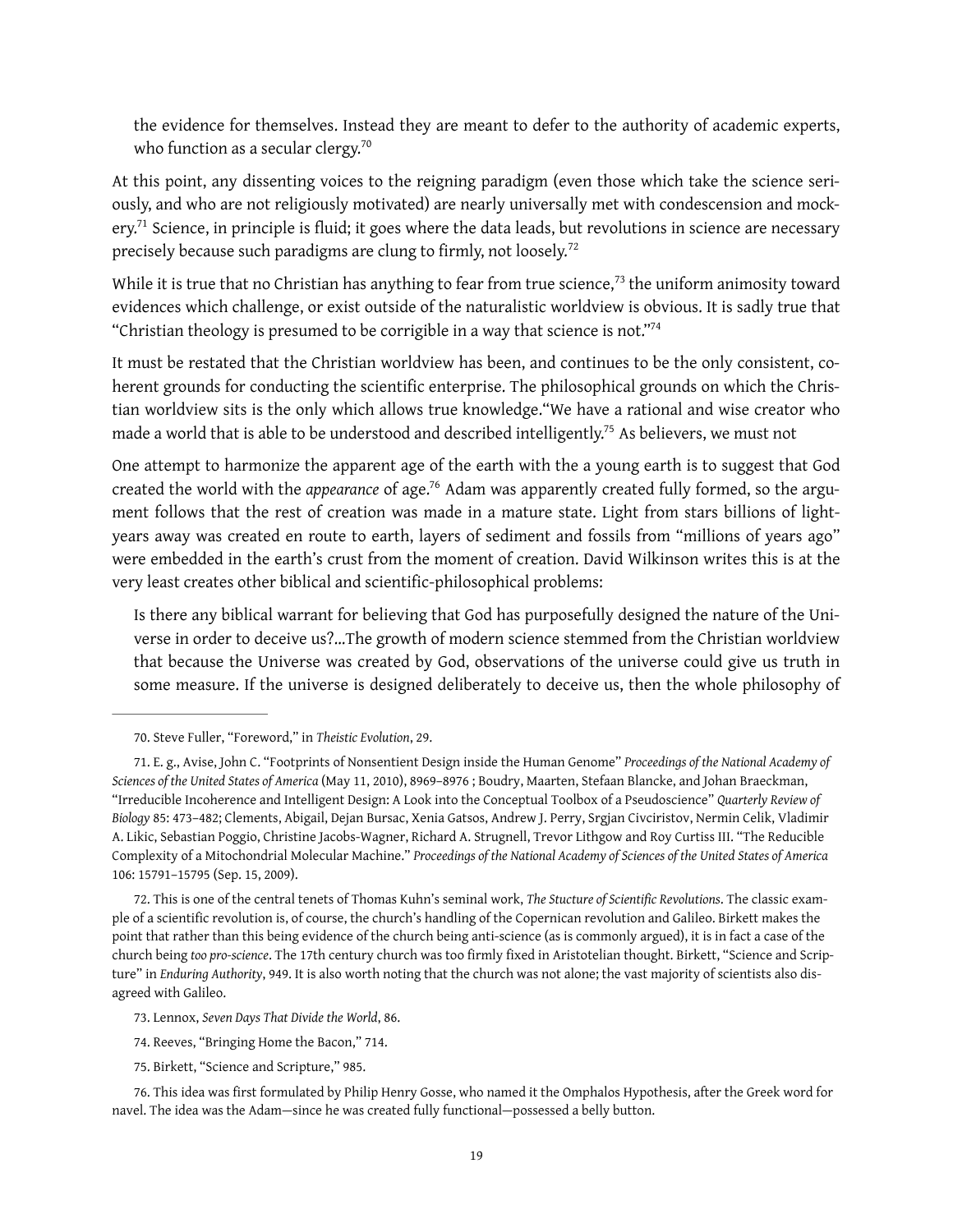<span id="page-19-5"></span>the empirical method (that science is about observation) and those biblical passages that speak of some limited revelation through nature are called into question."<sup>[77](#page-19-0)</sup>

In addition, this view wold seem to suggest that we are unable to discern (due to out lack of omniscience) which appearances are trustworthy, and which are not. It introduces epistemic doubts about the utility of science as a whole. The "five-minute hypothesis" is a famous skeptical rebuttal put forth bythe philosopher Bertrand Russell.<sup>[78](#page-19-1)</sup> He opined that it would be just as just as likely that the universe sprang into existence five minutes ago from nothing, with human memory and all other signs of history included.

<span id="page-19-6"></span>As we deal with competing authority claims, it would be wise to heed the words of Birkett: "Scripture must guide our science. But science must aid our interpretation. We must approach Scripture "reverently, contextually, and with all the literary tools available to help us understand what the text is actu-ally saying, however ill that may fit with preconceptions.["](#page-19-2)<sup>[79](#page-19-2)</sup> Wilkinson agrees: "Science does not show us that the Bible is wrong. It however does help us to see when our *interpretation* of the Bible may be wrong.["80](#page-19-3)

<span id="page-19-8"></span><span id="page-19-7"></span>When wading through issues such as this, we as believers must be careful to avoid two extremes: and entire distrust of science, or an entire trust of science. The Lord has given us powerful and ingenious minds to explore, observe, and investigate what he has made. As we fulfill our creation mandate of ruling over the earth, part of that role must be in its description and systemization. But we must always remember that we are not sovereign; we are under a great high king who has given us his words. And so while science is useful in the extreme; it must be consistently reminded to not overstep its bounds. "External philosophies, even ones as successful in explanatory power as modern science, do not have the final say.["81](#page-19-4)

#### <span id="page-19-9"></span>*EVOLUTION*

Carl Sagan once famously stated, "if you wish to make an apple pie from scratch, you must first invent the universe." Everything, from a naturalistic worldview, must be reducible in a causal chain to the formation of the universe. For thousands of years, a naturalistic philosophy has espoused the narrative that the universe invented itself. Well before Charles Darwin was born, philosophers hypothesized explanatory theories which sought purely natural explanations of the observable world around them. However, especially after Darwin published his most famous work, *On the Origin of Species* in 1859, evolutionary theory has steadily gained popularity until has become the dominant paradigm in the sciences. According to the prevailing view, the universe is 13.8 billion years old. The earth was formed 4.5 billion years ago, and humans first appeared 2 million years ago.

<span id="page-19-0"></span>[<sup>77.</sup>](#page-19-5) David Wilkinson, *The Message of Creation* (Downers Grove: InterVarsity, 2002), 273–4.

<span id="page-19-1"></span>[<sup>78.</sup>](#page-19-6) Russell, *The Analysis of Mind*, 1921. He describes this hypothesis as "logically tenable, but uninteresting."

<span id="page-19-2"></span>[<sup>79.</sup>](#page-19-7) Birkett, "Science and Scripture," 985.

<span id="page-19-3"></span>[<sup>80.</sup>](#page-19-8) Wilkinson, *The Message of Creation*, 278.

<span id="page-19-4"></span>[<sup>81.</sup>](#page-19-9) Birkett, "Science and Scripture," 985.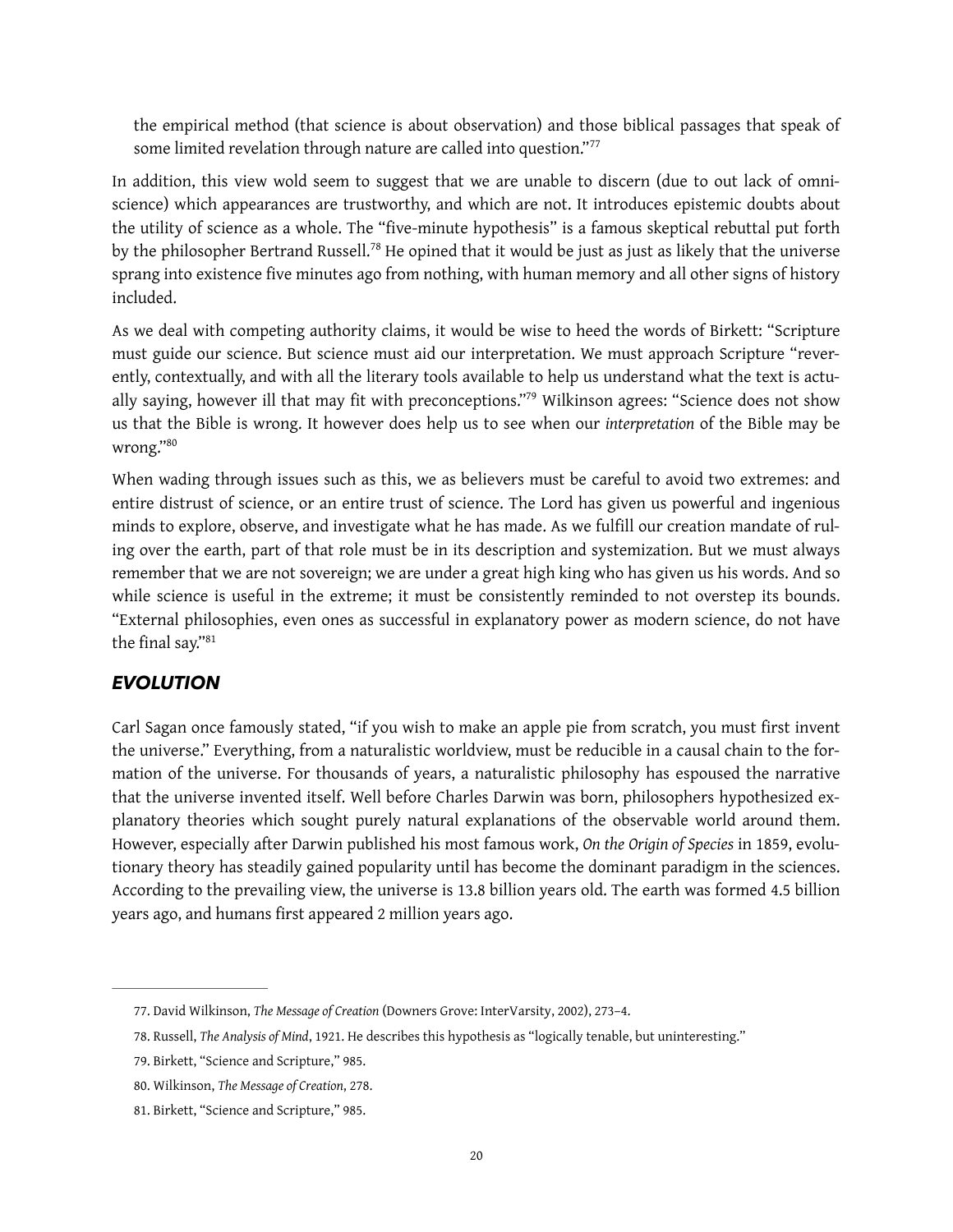The evolutionary theory of origins teaches that mankind is one species in a long branching tree, the base of which at one point was one single living organism, which over great periods of time, and with processed such as mutation and natural selection, diferentiated into the current diversity of life we see today. The frst organism was assembled by random, unguided interactions of organic material, which itself came about by the random, unguided interaction of atoms, which were themselves formed by dying stars. All this was brought into being by the rapid expansion of a space-time-matter singularity, commonly known as the Big Bang.

The philosophical underpinnings of evolution is a naturalism, which teaches that only that which is observable is real. The supernatural is ruled out *a priori*. As Thomas Kuhn observes, rather than pure blissful discovery, science is a "strenuous and devoted attempt to force nature into the conceptual box-es supplied by professional education.["](#page-20-0)<sup>82</sup> One immediately things of the Semmelweis reflex: the reflexlike tendency to reject new evidence or new knowledge because it contradicts established norms, beliefs, or paradigms.

<span id="page-20-4"></span>The appeal of evolution seems to be twofold: it is a slick system; it would be comforting if life were indeed that simple, were everything explainable as a causal series of events between material forces. C. S. Lewis indeed admired aspects of it: "I grew up believing in this Myth and I have felt—I still feel—its almost perfect grandeur. Let no one say we are an unimaginative age: neither the Greeks nor the Norsemen ever invented a better story."[83](#page-20-1)

Evolutionary science, however, sees itself as anything but a myth. $^{84}$  $^{84}$  $^{84}$  It is unwaveringly hostile to any potential usurpers of its authority. The broad unity of scientists marches on. Michael Crichton puts his finger on a troubling aspect of scientific consensus:

<span id="page-20-6"></span><span id="page-20-5"></span>I regard consensus science as an extremely pernicious development that ought to be stopped cold in its tracks. Historically, the claim of consensus has been the frst refuge of scoundrels; it is a way to avoid debate by claiming that the matter is already settled. Whenever you hear the consensus of scientists agrees on something or other, reach for your wallet, because you're being had.… Consensus is invoked only in situations where the science is not solid enough. Nobody says the consensus of scientists agrees that E=mc<sup>2</sup>. Nobody says the consensus is that the sun is 93 million miles away. It would never occur to anyone to speak that way.<sup>[85](#page-20-3)</sup>

Bill Nye, a popular scientist, epitomizes condescension and scorn, coupled with an undoubtedly willful ignorance of diferent opinions:

<span id="page-20-7"></span>Inherent in this rejection of evolution is the idea that your curiosity about the world is misplaced and your common sense is wrong. This attack on reason is an attack on all of us. Children who accept

<span id="page-20-0"></span>[<sup>82.</sup>](#page-20-4) Thomas Kuhn, *The Structure of Scientific Revolutions, 3rd ed.* (Chicago: University of Chicago Press, 1996), 5.

<span id="page-20-1"></span>[<sup>83.</sup>](#page-20-5) Lewis, "The Funeral of a Great Myth" in *Christian Reflections*, 88.

<span id="page-20-2"></span>[<sup>84.</sup>](#page-20-6) I am, of course, using "myth" here in the academic sense: a traditional story, especially one concerning the early history of a people or explaining some natural or social phenomenon, and typically involving supernatural beings or events. It is *achronic*, ignoring the aspect of history—by no means validating or devaluing historicity.

<span id="page-20-3"></span>[<sup>85.</sup>](#page-20-7) Michael Crichton, [http://stephenschneider.stanford.edu/Publications/PDF\\_Papers/Crichton2003.pdf.](http://stephenschneider.stanford.edu/Publications/PDF_Papers/Crichton2003.pdf) Michael Crich[ton, "Aliens Cause Global Warming" California Institute of Technology Michelin Lecture January 17, 2003 \(http://www.sep](http://www.sepp.org/NewSEPP/GW-Aliens-Crichton.htm)p.org/NewSEPP/GW-Aliens-Crichton.htm)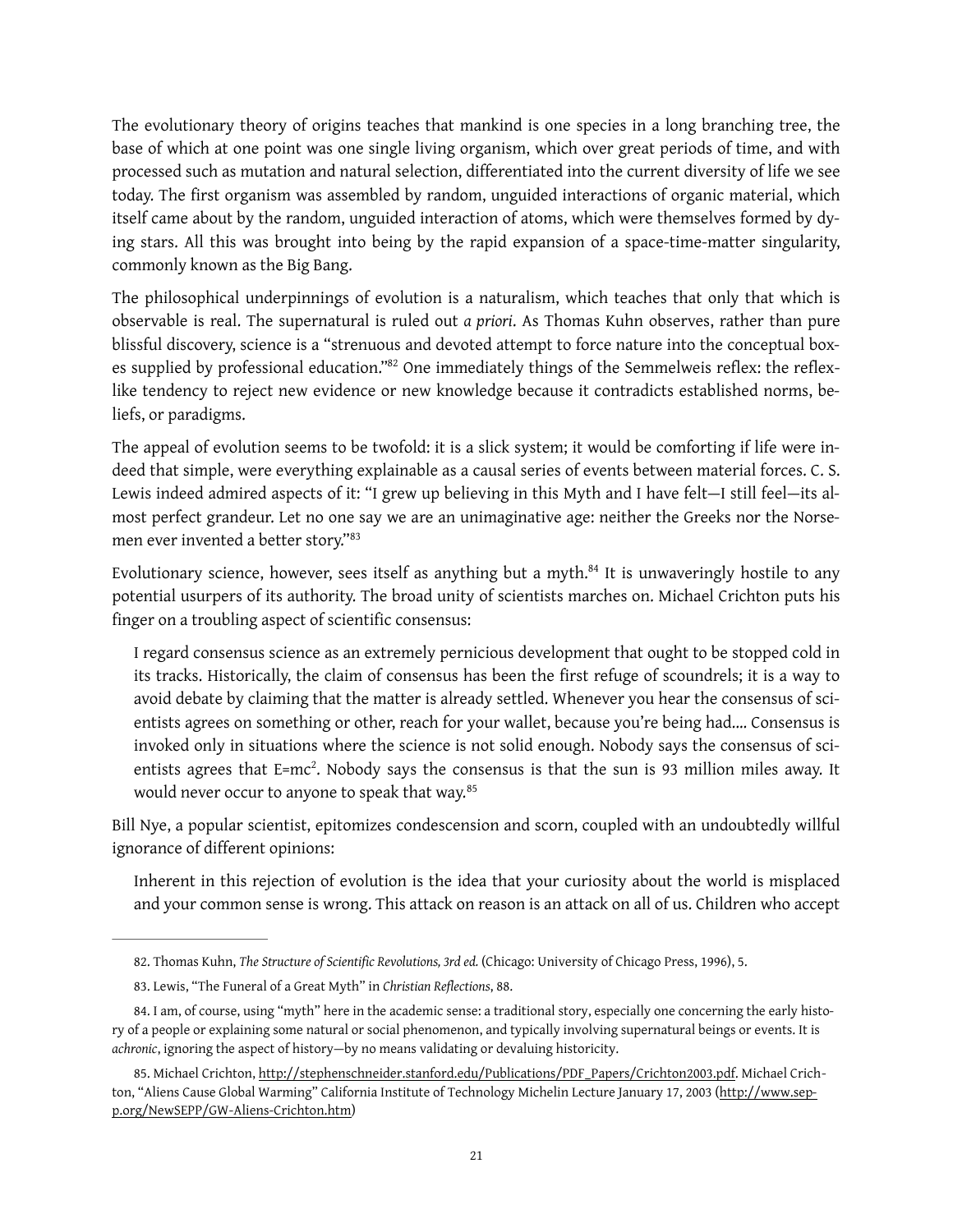this ludicrous perspective will fnd themselves opposed to progress. They will become society's burden rather than its producers, a prospect I find very troubling. Not only that, these kids will never feel the joy of discovery that science brings. They will have to suppress the basic human curiosity that leads to asking questions, exploring the world around them, and making discoveries. They will miss out on countless exciting adventures. We're robbing them of basic knowledge about their world and the joy that comes with it.<sup>86</sup>

<span id="page-21-6"></span>While it is undoubtedly true that this could be a description of a few, an overwhelmingly large portion of the dissenting voices would object to this description.

<span id="page-21-7"></span>There is, however, a growing number of agnostic or atheistic scientists who criticize evolution on pure-lyscientific or philosophical grounds. Problems with evolution are well-documented.<sup>[87](#page-21-1)</sup> Nearly every branch of the science (as with any science) has been double-checked and peer reviewed. It has been criticized on multiple fronts, and alternate explanations for apparent difficulties have been provided.<sup>88</sup> One additional criticism is that based on observation, billions—or even trillions—of years are not enough to produce the organic diversity of life on earth.<sup>[89](#page-21-3)</sup>

The lack of explanatory power toward metaphysics is yet another source of difficulty for a naturalistic worldview. "This universe cannot explain itself, as secular atheism, by defnition, must maintain. It tells usthat this material universe is not the ultimate reality. God is."<sup>[90](#page-21-4)</sup> John Collins agrees: there has to be more to the universe than a random assemblage of atoms:

<span id="page-21-10"></span><span id="page-21-9"></span><span id="page-21-8"></span>The origin of the universe confronts us with why there is something rather than nothing, and we do not think that the properties of the universe explain its existence. The origin of life from non-life involves instituting an information processing system, which uses the properties of the components but is not fully determined by them. The origin of the human mind leads to a capacity that partici-pates in transcendence.<sup>[91](#page-21-5)</sup>

#### <span id="page-21-11"></span>*THEISTIC EVOLUTION*

<span id="page-21-3"></span>[89.](#page-21-9) John Sanford, Wesley Brewer, Franzine Smith, and John Baumgardner, "The Waiting Time Problem in a Model Hominin Population" *Theoretical Biology and Medical Modelling* 12 (18).

<span id="page-21-0"></span>[<sup>86.</sup>](#page-21-6) Bill Nye, *Undeniable: Evolution and the Science of Creation* (New York: St. Martin's, 2014), 10. One facetiously wonders how the scientific enterprise even functioned prior to Darwin.

<span id="page-21-1"></span>[<sup>87.</sup>](#page-21-7) One such excellent current resource is *Theistic Evolution: A Scientific, Philosophical, and Theological Critique*, which contains article after article from different scientists in different fields, whose cumulative arguments leave evolutionary theory very little ground on which to stand.

<span id="page-21-2"></span>[<sup>88.</sup>](#page-21-8) For example, a recent paper by Rohde et al, Modeling the recent common ancestor states that a recent single common ancestor for the world's current population could have lived within the last few thousand years (565). This is confirmed by another independent study in computational genetics which appears to demonstrate the possibility of a single genetic couple as sole progenitors of the entire human race existing no more than 6000 years ago. (Ola Hössjer, Ann Gauger, and Colin Reeves, "Genetic Modeling of Human History Part 1: Comparison of Common Descent and Unique Origin Approaches," *BIO-Complexity* 2016 (3):1–15.

<span id="page-21-4"></span>[<sup>90.</sup>](#page-21-10) Lennox, *Seven Days That Divide the World*, 93.

<span id="page-21-5"></span>[<sup>91.</sup>](#page-21-11) Collins, *Reading Genesis Well*, 280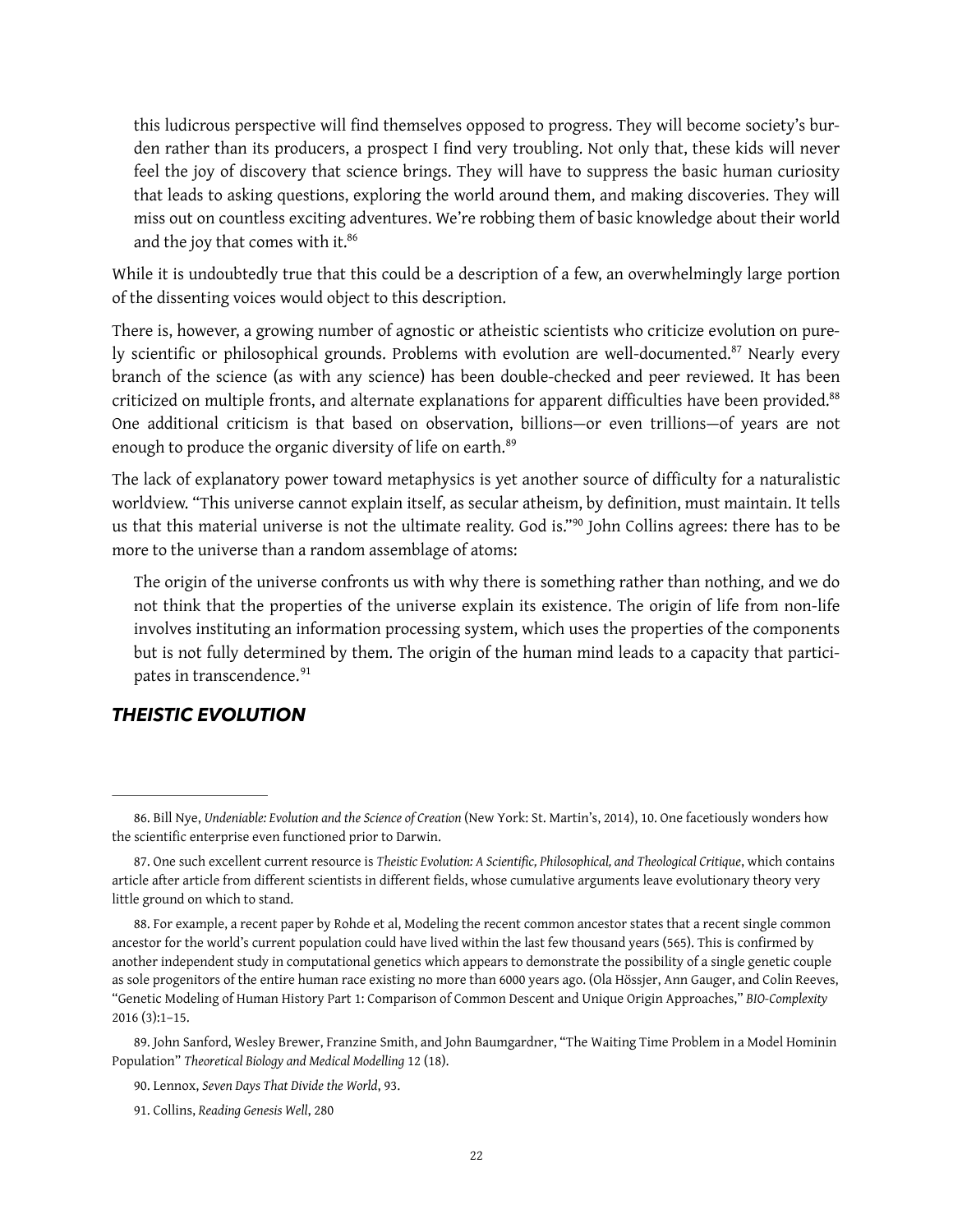Given the scientific, philosophical, and even metaphysical difficulties that naturalism, it is curious to observe Christians adopting a version of evolution, but instead of random chance, they posit that God invisibly intervenes at key points in the process. At a deeper level, though, once the point of divine intervention is ceded, it is difficult to ascertain what is gained from backing an evolutionary understanding. If God works in the world, how that diferent is it from believing miracles like the virgin conception or the resurrection, or the notion that he made and sustains the world as the bible teaches? "In my experience," writes J. P. Moreland, "theistic evolutionists are usually trying to create a safe truce with science so that Christians can be left alone to practice their privatized religion while retaining the respect ofthe dominant intellectual culture."<sup>92</sup> Al Mohler concurs, "the lesson of theological liberalism is clear —embarrassment is the gateway drug for theological accommodation and denial.["93](#page-22-1)

<span id="page-22-7"></span><span id="page-22-6"></span><span id="page-22-5"></span>It has been suggested that by aligning biblical interpretation more closely to the current scientific consensus would prove advantageous to evangelism: Carlson and Longman argue that by doing so, "insurmountablebarriers to presenting the gospel to these friends are removed."<sup>94</sup> But, counter to this argument, from the vantage of naturalistic science, "The idea that God acts in fts and starts, moving atoms around on odd occasions in competition with natural forces, is a decidedly uninspiring image of the Grand Architect."[95](#page-22-3)

<span id="page-22-8"></span>The future of apologetics and evangelism does not lie with surrendering to a prevailing alien philosophy. If, as Christians, we believe in the power of the word, we will consistently and carefully wield it. To wave the hermeneutical white flag is a mistake:

In the long run, the price to be paid for such an approach is the de-cognitivizing of Christianity making Christianity a religion that has nothing at all to do with the mind or reason—with the result that, over the long haul, most people will simply ignore Christianity as a silly superstition whose practitioners caved in to the prevailing contemporary currents of ideas, instead of holding their ground and eventually winning the argument due to hard-hitting scholarship and confdence in the Bible[.96](#page-22-4)

<span id="page-22-9"></span>It is this kind of sentiment which is most God-glorifying. God does not need humans to defend him or his word. "The grass withers, the flower fades, but the word of our God will stand forever" (Isaish 40:8).

In addition to this issue, there are also deeper biblical problems with this notion that God uses or directs evolution.

Proponents of theistic evolution are claiming, in essence, that there are whole areas of human knowledge about which they will not allow the Bible to speak with authority. They will allow the Bible to speak to us about salvation, but not about the origin of all living things on the earth, the origin of human beings, the origin of moral evil in the human race, the origin of human death, the

<span id="page-22-0"></span>[<sup>92.</sup>](#page-22-5) J. P. Moreland, "How Theistic Evolution Kicks Christianity Out of the Plausibility Structure and Robs Christians of Confidence that the Bible is a Source of Knowledge," in *Theistic Evolution*, 645.

<span id="page-22-1"></span>[<sup>93.</sup>](#page-22-6) Albert Mohler, "Air Conditioning Hell: How Liberalism Happens." *9Marks Journal* (January/February 2010), 13–15. "[https://www.9marks.org/article/air-conditioning-hell-how-liberalism-happens/.](https://www.9marks.org/article/air-conditioning-hell-how-liberalism-happens/)" Accessed 21 November 2019.

<span id="page-22-2"></span>[<sup>94.</sup>](#page-22-7) Richard F. Carlson and Tremper Longman III, *Science, Creation, and the Bible* (Downers Grove: InterVarsity, 2010), 140.

<span id="page-22-3"></span>[<sup>95.</sup>](#page-22-8) Paul Davies, "E.T. and God," cited in Lennox, *Seven Days That Divide the World*, 162.

<span id="page-22-4"></span>[<sup>96.</sup>](#page-22-9) Moreland, "How Theistic Evolution Kicks," 639.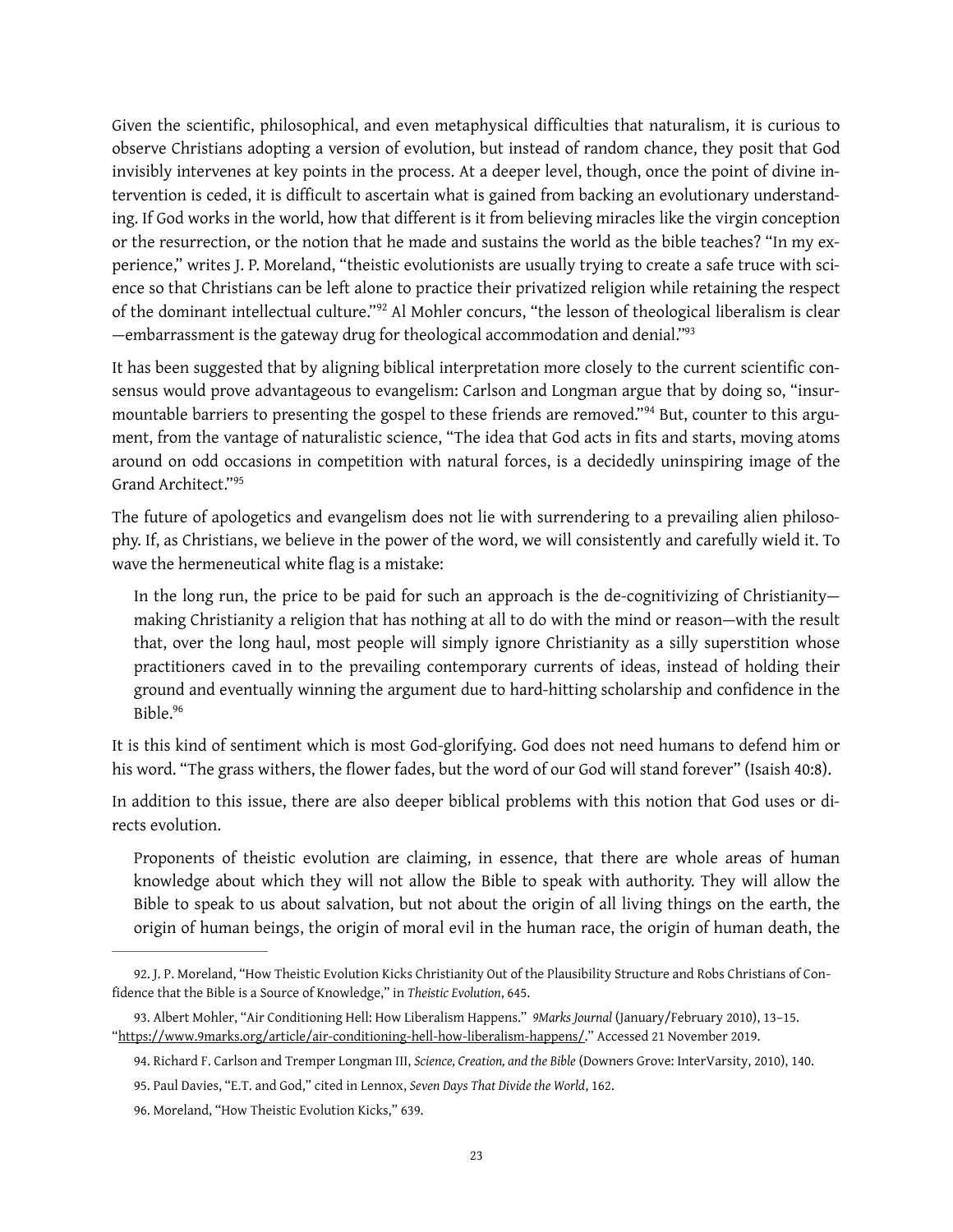<span id="page-23-4"></span>origin of natural evil in the world, and the perfection of the natural world as God originally created it, and even the nature of Christ's own personal involvement as the Creator of all things 'in heaven and on earth, visible and invisible' (Col. 1:16) $97$ 

Even further issues afect even the doctrine of perspicuity: "was a true interpretation of Genesis 1–11 even *possible* prior to the discovery of *Enuma Elish* and other ANE stories? Did a 'correct' understanding of Adam and the fall await the advent of Charles Darwin?"[98](#page-23-1)

<span id="page-23-5"></span>Walton's own premise in his "lost world" series is that the culture and thought patterns of the Ancient Near East had been lost by the time of the writing of the New Testament, and so while the New Testament voices were authoritative, we cannot afford to read the Old Testament in light of the New since it is a Hellenistic document. The upshot of this kind of reasoning is that we need modern scholars to ex-plain for us what the Scriptures say[.](#page-23-2)<sup>[99](#page-23-2)</sup> While it is absolutely true that the experts are indeed helpful, and adding every day to our understanding of the lost culture of the Israelites, this idea seems to impinge on the clarity of the Scriptures.

### <span id="page-23-6"></span>*AN ADMISSION*

We should never be ashamed of admitting ignorance. Science, properly understood and applied does this all the time. It is the very nature of science to explore the unknown, to seek a description of what can be observed. Science isn't able to explain what mass is, what gravity is, let alone more metaphysical concepts such as time and consciousness. Believers are, indeed the only people who have a frm basis for actually believing that the laws of nature are consistent: that the creator made them that way. For the unbelieving scientist, the same features of the universe must be taken on faith: "physical forces, electromagnetic or gravitational fields, atoms, quarks, past events, subsurface geological features, biomolecular structures—*all* are unobservable entities inferred from observable science.["100](#page-23-3)

There is much about this world that is not understood, and the seeming diferences between God's "two books" (nature and Scripture) often confuse us. We dare not throw our hands up and turn our backs on nature *or* the Bible. While much remains mysterious, perhaps—just perhaps is it is *supposed* to be mysterious. We would do well to adopt the deferential attitude of Job, the psalmist, or Paul:

<span id="page-23-7"></span>"Behold, I am of small account; what shall I answer you? I lay my hand on my mouth" (Job 40:4)

"Our God is in the heavens; he does all that he pleases." (Psalm 115:3)

"Oh, the depth of the riches and wisdom and knowledge of God! How unsearchable are his judgments and how inscrutable his ways!" (Rom 11:33)

<span id="page-23-0"></span>[<sup>97.</sup>](#page-23-4) Wayne Grudem, "Theistic Evolution Undermines Twelve Creation Events and Several Crucial Christian Doctrines," in *Theistic Evolution*, 823.

<span id="page-23-1"></span>[<sup>98.</sup>](#page-23-5) Reeves, "Bringing Home the Bacon," 720.

<span id="page-23-2"></span>[<sup>99.</sup>](#page-23-6) "Between the one-two punch of Persian culture and then Hellenistic culture, the ancient world was lost. And the New Testament folks are no longer thinking in ANE terms." (Unbelievable? Have we misread the Adam and Eve story? John Walton vs Stephen Lloyd, Saturday 28th March 2015 https://www.premierchristianradio.com/Shows/Saturday/Unbelievable/ [Episodes/Unbelievable-Have-we-misread-the-Adam-and-Eve-story-John-Walton-vs-Stephen-Lloyd at 60m 30s\). It must](https://www.premierchristianradio.com/Shows/Saturday/Unbelievable/Episodes/Unbelievable-Have-we-misread-the-Adam-and-Eve-story-John-Walton-vs-Stephen-Lloyd) be asked: what of Tyndale's plowboy?

<span id="page-23-3"></span>[<sup>100.</sup>](#page-23-7) Moreland, "Should Theistic Evolution Depend?" in *Theistic Evolution*, 581.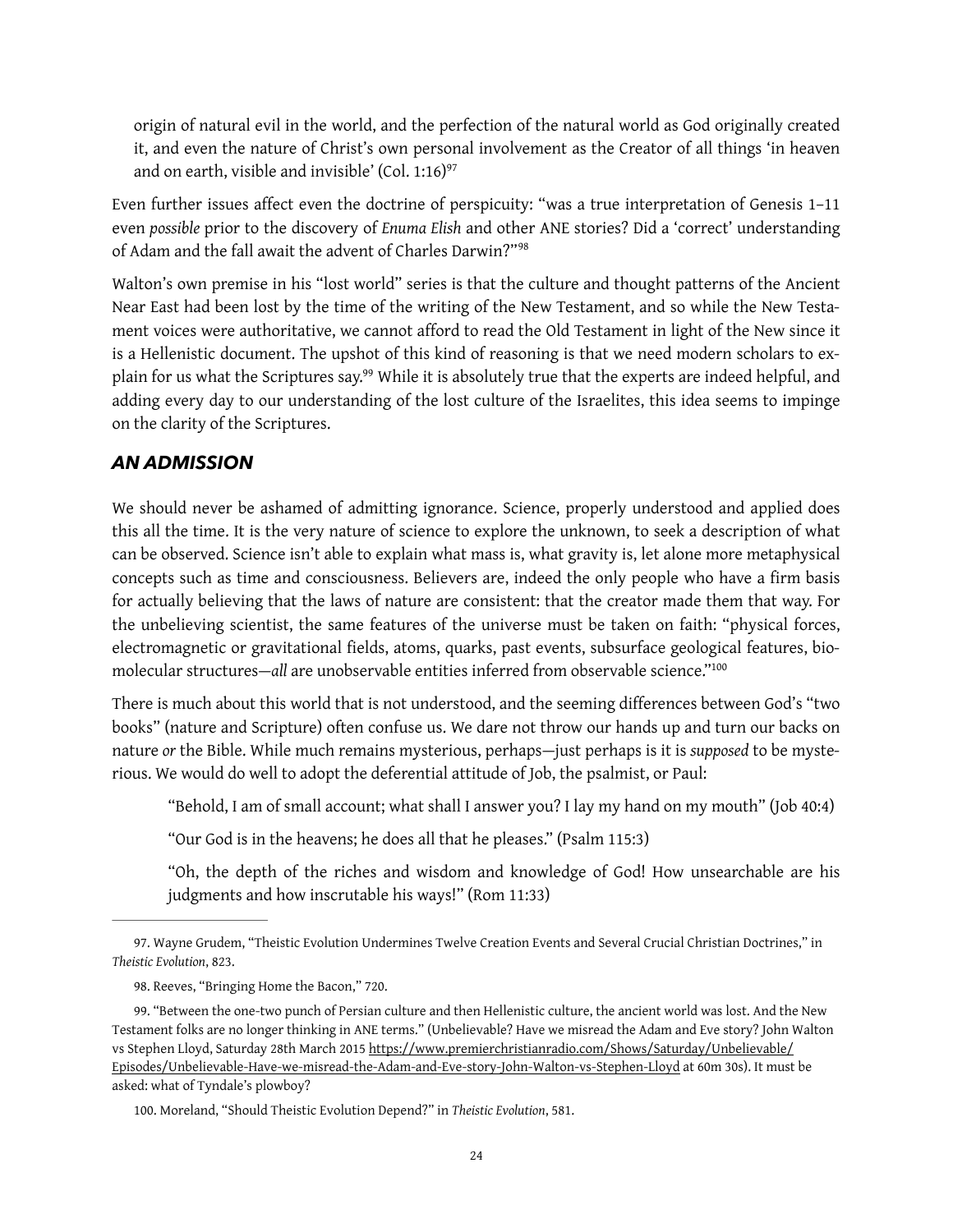C. S. Lewis, as always issues a helpful analogy: We are, he says, "like a man carrying a nut which he hasn't yet cracked. The moment it is cracked, he knows which part to throw away. Till then he holds on to the nut, not because he is a fool but because he isn't.["101](#page-24-0)

In the first book of his final commentary, Augustine warned believers not to make bold assertions on matters in which they were not skilled:

<span id="page-24-4"></span>Usually, even a non-Christian knows something about the earth.… Now, it is a disgraceful and dangerous thing for an infdel to hear a Christian, presumably giving the meaning of Holy Scripture, talking nonsense on these topics.... If they find a Christian mistaken in a field which they themselves know well and hear him maintaining his foolish opinions about our books, how are they going to believe those books in matters concerning the resurrection of the dead, the hope of eternal life, and the kingdom of heaven[?102](#page-24-1)

<span id="page-24-5"></span>Augustine is not suggesting that Christians should not be avoid facing ridicule over fundamental doctrines of the Christian message, like the deity of Christ, his resurrection, and so on. Such ridicule has been evident from the very beginnings of Christianity and still occurs today. Augustine does not proposes that every aspect of the Christian faith which the world finds laughable should be jettisoned. In this oft-quoted passage, he makes an appeal that Christians not open themselves up to *unnecessary* mockery.

Lennox explains:

<span id="page-24-7"></span><span id="page-24-6"></span>The take-home message from Augustine is, rather, that, if my views on something not fundamental to the gospel, on which equally convinced Christians disagree, attract ridicule and therefore disincline my hearers to listen to anything I have to say about the Christian message, then I should be prepared to entertain the possibility that it might be my interpretation that is at fault.<sup>103</sup>

# ADAM AND SALVATION: "NO ADAM, NO GOSPEL"[104](#page-24-3)

The most crucial facet of the issue of origins is not the age of the earth—though it has implications for how the entire Scriptures are read. Rather, the historicity of Adam rises above other issues of origins, for it has a weightier impact on doctrine and Christian belief. The historicity of Adam (not merely *an ʾadam*) must be maintained. He, as the federal head of the human race represented us in Eden; we were in him in the garden when he sinned and fell. His sin imputes plunges not just himself, but all who come after him into sin and guilt. As a result, we all are tainted with sin from our birth, a stain which none of us can remove by our own power. Adam's historicity has a heavy bearing on our theology; it is not disconnected.

<span id="page-24-1"></span><span id="page-24-0"></span>[<sup>101.</sup>](#page-24-4) C. S. Lewis, *The Weight of Glory and Other Addresses*, ed. Walter Hooper (New York: Simon & Schuster, 1996), 100–101.

[<sup>102.</sup>](#page-24-5) Augustine, *The Literal Meaning of Genesis,* vol. 2, in *Ancient Christian Writers,* vol 48. Translated by John Hammond Taylor, New York: Newman, 1982.

<span id="page-24-2"></span>[<sup>103</sup>](#page-24-6) Lennox, *Seven Days That Divide the World*, 32.

<span id="page-24-3"></span>[<sup>104.</sup>](#page-24-7) This heading is taken from the book of the same name by Richard Gaffin.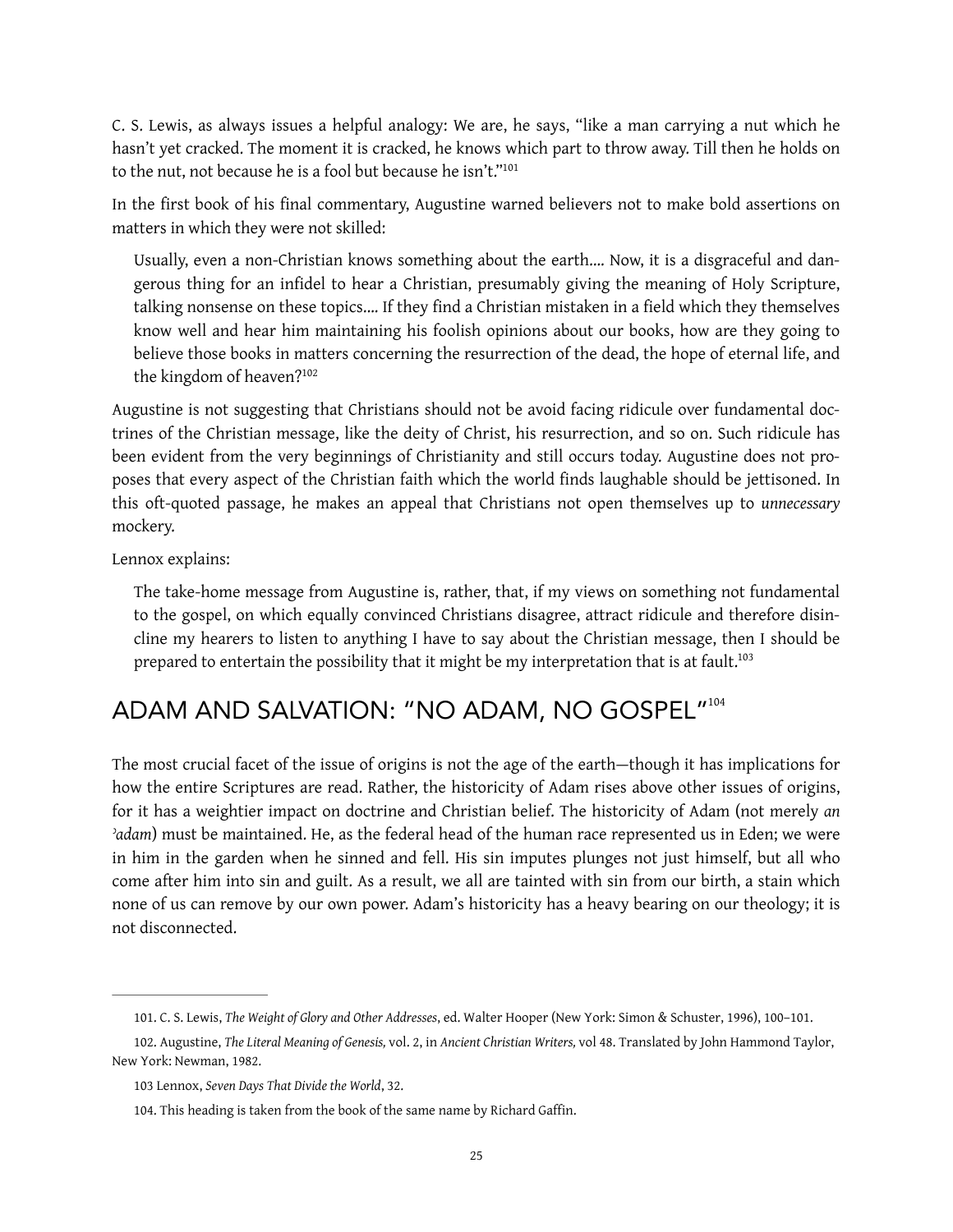The New Testament weighs in heavily on the historical person of Adam. One of the key passages for understanding the importance of Adam is 1 Corinthians 42–49. There, Paul draws a close parallel between the roles of Adam and Christ. So tight is the comparison between these two figures that it is impossible—from Paul's point of view—to defend a non-historical Adam.

<span id="page-25-4"></span>The ways in which Paul tethers Adam to Christ has necessary implications for how we are to understand Adam's historicity, and the relationship of Adam to the human race.… One is not able to extract Adam's historicity, his relationship with the human race, or his historical work from Paul's teaching without destroying the fundamental integrity of that teaching.[105](#page-25-0)

There are those who disagree. Some, like Walton, would argue that Paul's understanding was faulty; that he was so entrenched in a Hellenistic setting that he was misunderstanding, or at the very least, misapplying the significance of Adam, and that Adam's significance is his archetypical role as the first "significant human."<sup>[106](#page-25-1)</sup>

<span id="page-25-5"></span>There are also those that argue Adam was merely an advanced ape, or as John Stott termed, the frst "*homo divinus*." God, at some point in history set him and his spouse apart to be the head of all who would come after him. This, at first blush, would remove some difficulties with evolutionary under-standing of origins.<sup>[107](#page-25-2)</sup> It is difficult to square with the uniqueness of Adam in 1 Cor 15:45-49, where he is described consistently as the first, whose image we all bear.

<span id="page-25-6"></span>In order for Paul's argument in 1 Corinthians 15 to function, Adam needs to be a real man, embedded firmly in space and time. He cannot be imaginary or merely mythical. His role as federal head demands this. If Jesus Christ is to be the remedy for the problem Adam instituted, he needs to function on the same ontological plane as Adam. Else, he would be providing the wrong solution. As a result, the primacy of Adam's actual material formation is important. John Lennox states: "it is crucial to the theology of salvation that Adam was the frst actual member of a human race physically distinct from all creatures that preceded him.["108](#page-25-3)

#### <span id="page-25-7"></span>*SIN*

Adam's historicity is essential to the doctrine of sin. Romans 5 states in no uncertain terms that sin entered the world through one man, Adam. The most drastic consequence of that was that death then spread to all men, since all sinned (v. 12) Paul reiterates in verse 17 that death reigned through *one man's* ofence. Verse 18 reinforces: judgement and condemnation came through *one man's* ofence, and as if that were not enough, Paul drives the fnal nail in verse 19: by *one man's* disobedience, many were

<span id="page-25-0"></span>[<sup>105.</sup>](#page-25-4) Guy Prentiss Waters, "Theistic Evolution is Incompatible with the Teachings of the New Testament," in *Theistic Evolution*, 881.

<span id="page-25-1"></span>[<sup>106.</sup>](#page-25-5) John Walton, *The Lost World of Adam and Eve: Genesis 2–3 and the Human Origins Debate* (Downers Grove: InterVarsity, 2015), 188.

<span id="page-25-2"></span>[<sup>107.</sup>](#page-25-6) For example, where did Cain's wife come from? According to this view, from the family of other sentient beings, who were on the cusp of evolutionary breakthroughs themselves. Are we to imagine, though, that the author of Genesis was unaware of this difficulty? No comment is made in the text of Genesis 4 regarding Cain's wife, nor where the people from his city came from. It was either unimportant, or a solution seemed self-evident.

<span id="page-25-3"></span>[<sup>108.</sup>](#page-25-7) Lennox, *Seven Days that Divide the World*, 73.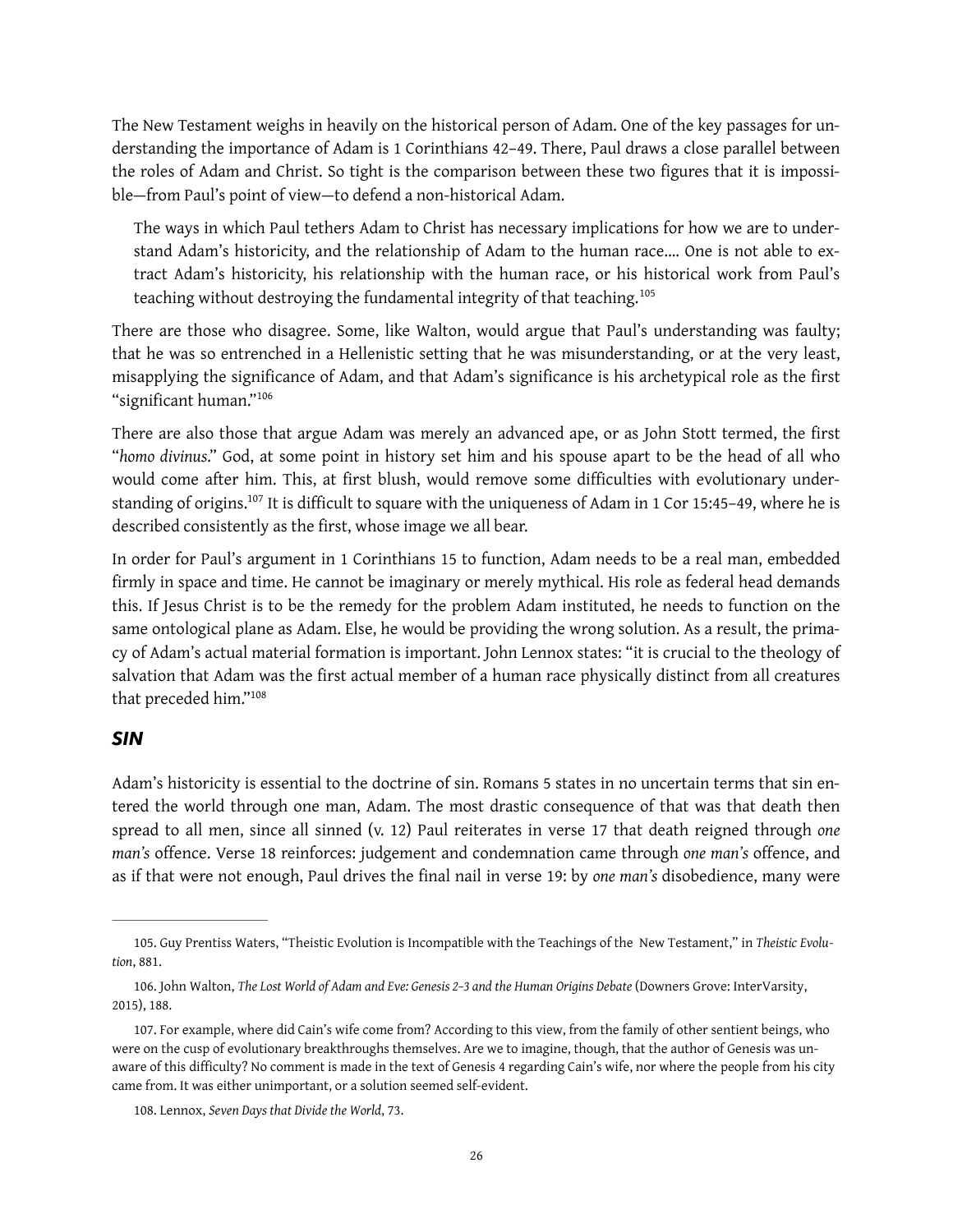made sinners. Adam is portrayed vividly as the singularity of human sin. He is ground zero for the contagious human plague that is sin. Barrick writes, "in order for mankind to be accountable for sin there needs to be a common origin of all mankind in a state of goodness interrupted by voluntary rebellion. If this scenario does not represent historical fact, then God himself can be blamed for the existence of sin.["109](#page-26-0)

<span id="page-26-8"></span>Moreover, in order for salvation to be good news, it is logically necessary for sin to be an alien addition to the essence of humanity. In order to be "more human," its presence must be removed:

<span id="page-26-9"></span>The gospel, however, does not treat sin as a constituent part of our humanity. It is something that has entered our human experience after the creation of humanity. It is, therefore, something that may be removed from human experience by divine grace. Apart from this understanding of sin, re-demption, at least on any biblical terms, is meaningless.<sup>[110](#page-26-1)</sup>

After all, "if Paul is wrong in his diagnosis of the origin of sin and death, how can we expect him to be right regarding its solution?["111](#page-26-2)

### <span id="page-26-10"></span>*SALVATION*

Adam's historicity is also essential to the doctrine of salvation.

<span id="page-26-11"></span>Waters summarizes: "were there a human being not descended from Adam, he would not be eligible for redemption. Only those who have borne Adam's image may bear Christ's image."<sup>[112](#page-26-3)</sup> Gaffin agrees: "Christ cannot and does not redeem what he has not assumed, and what he has assumed is the nature of those who bear the image of Adam and as they do so by natural descent.["113](#page-26-4)

<span id="page-26-12"></span>Even if Paul did misunderstand the evidence for Adam in the Old Testament (ignoring the doctrine of inspiration, for the sake of argument), there is still a logical difficulty: if humanity's problem is different from what Paul claims it to be, how then could the gospel, as presented by Paul, be understood as a remedy, or as good news for those suffering under the guilt of sin? "On what basis can the church proclaim to the world a gospel that poses a solution to a nonexistent problem?"<sup>114</sup> Simply put, "absent either a historical Adam or the universal descent of humanity from Adam, Paul's gospel is incoherent."<sup>115</sup>

<span id="page-26-13"></span>In his concluding essay in *The Historical Adam,* Ryken asks a much-needed question of how a denial of the traditional view of Adam aids in a strengthening of the church and believers' confidence in the Lord and his word: how does it bolster the "universality of sin and guilt, the possibility of justifcation, the hope of resurrection, and other necessary doctrines of the Christian faith"?<sup>116</sup>

<span id="page-26-15"></span><span id="page-26-14"></span><span id="page-26-0"></span>[<sup>109.</sup>](#page-26-8) Barrick, in *Four Views on the Historical Adam*, 214.

<span id="page-26-1"></span>[<sup>110.</sup>](#page-26-9) Waters, "Theistic Evolution Is Incompatible," 924.

<span id="page-26-2"></span>[<sup>111.</sup>](#page-26-10) Lennox, *Seven Days That Divide the World*, 76.

<span id="page-26-3"></span>[<sup>112.</sup>](#page-26-11) Waters, "Theistic Evolution Is Incompatible," 907.

<span id="page-26-4"></span>[<sup>113.</sup>](#page-26-12) Richard Gaffin, *No Adam, No Gospel: Adam and the Hostory of Redemption* (Phillipsburg: P & R, 2015), 12

<span id="page-26-5"></span>[<sup>114.</sup>](#page-26-13) Waters, "Theistic Evolution Is Incompatible," 926.

<span id="page-26-6"></span>[<sup>115.</sup>](#page-26-14) Ibid, 907.

<span id="page-26-7"></span>[<sup>116.</sup>](#page-26-15) Philip Ryken, *Four Views on the Historical Adam*, 279.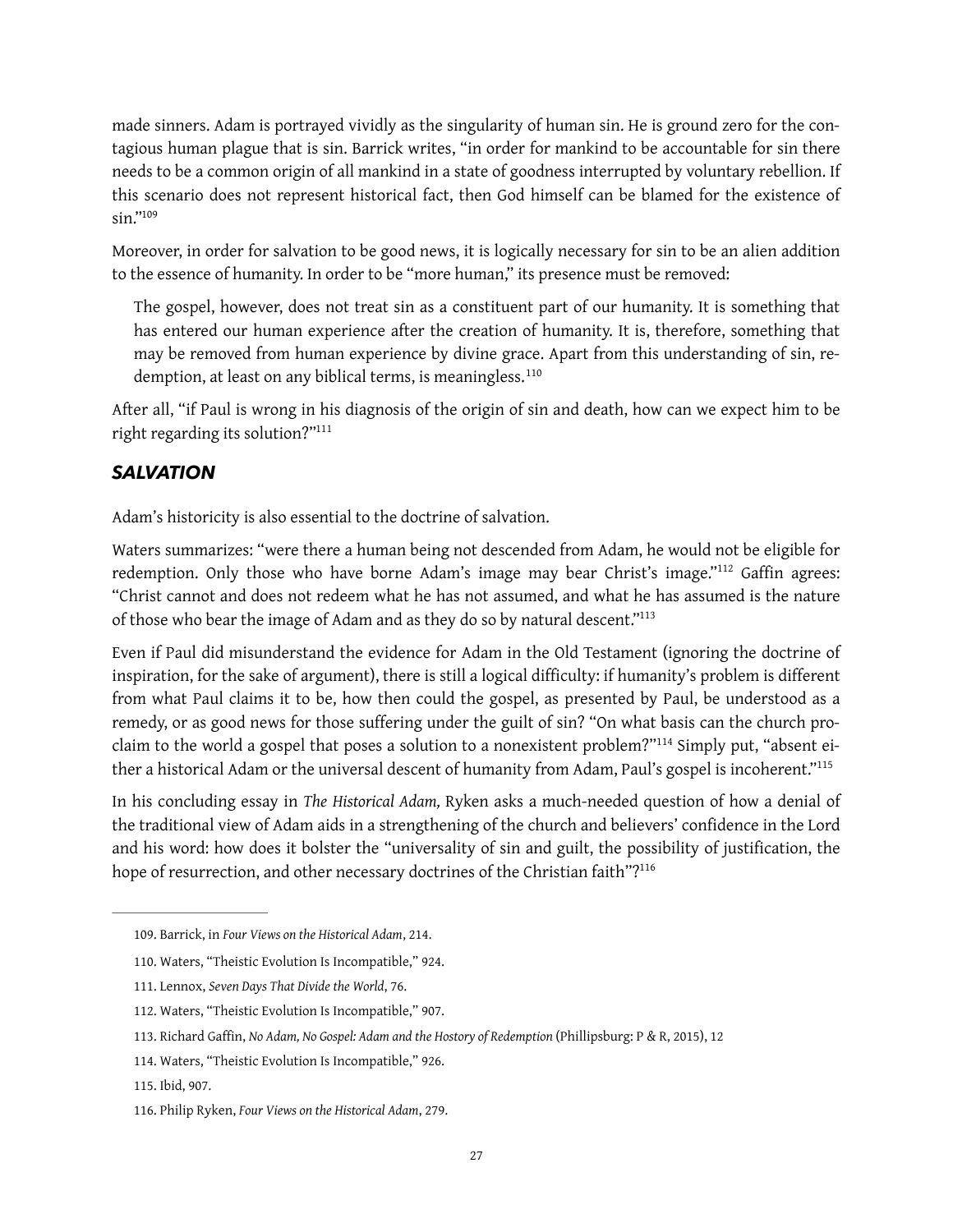# **CONCLUSION**

The subject of creation from Genesis 1–2 is obviously an important one. We learn from it that God is powerful. We learn that he is our maker and therefore deserving of our praise. It is of grace that God would even prepare a stage on which to showcase his grand designs. "Genesis 1 invites us to praise God not only that we live in an environment suitable for human living, but that he had a plan to produce a world of that kind."<sup>[117](#page-27-0)</sup> Creation also shines a light on our ugliness in rejecting him who made everything good, as well as provided for our eternal sinlessness.

<span id="page-27-1"></span>It seems from this overview of issues related to Genesis 1–2 that it is of critical importance to understand the text as clearly and widely as possible. This is a passage of Scripture which has been (and will be) debated and discussed at great length. Many of the foundational doctrines of our faith have roots in these two chapters, so understanding and applying them properly is of the utmost importance. May the Lord bless our study of his word as we seek to grasp the greatness of his works, and may all the glory go to him.

<span id="page-27-0"></span>[<sup>117.</sup>](#page-27-1) Poythress, *Interpreting Eden*, 163.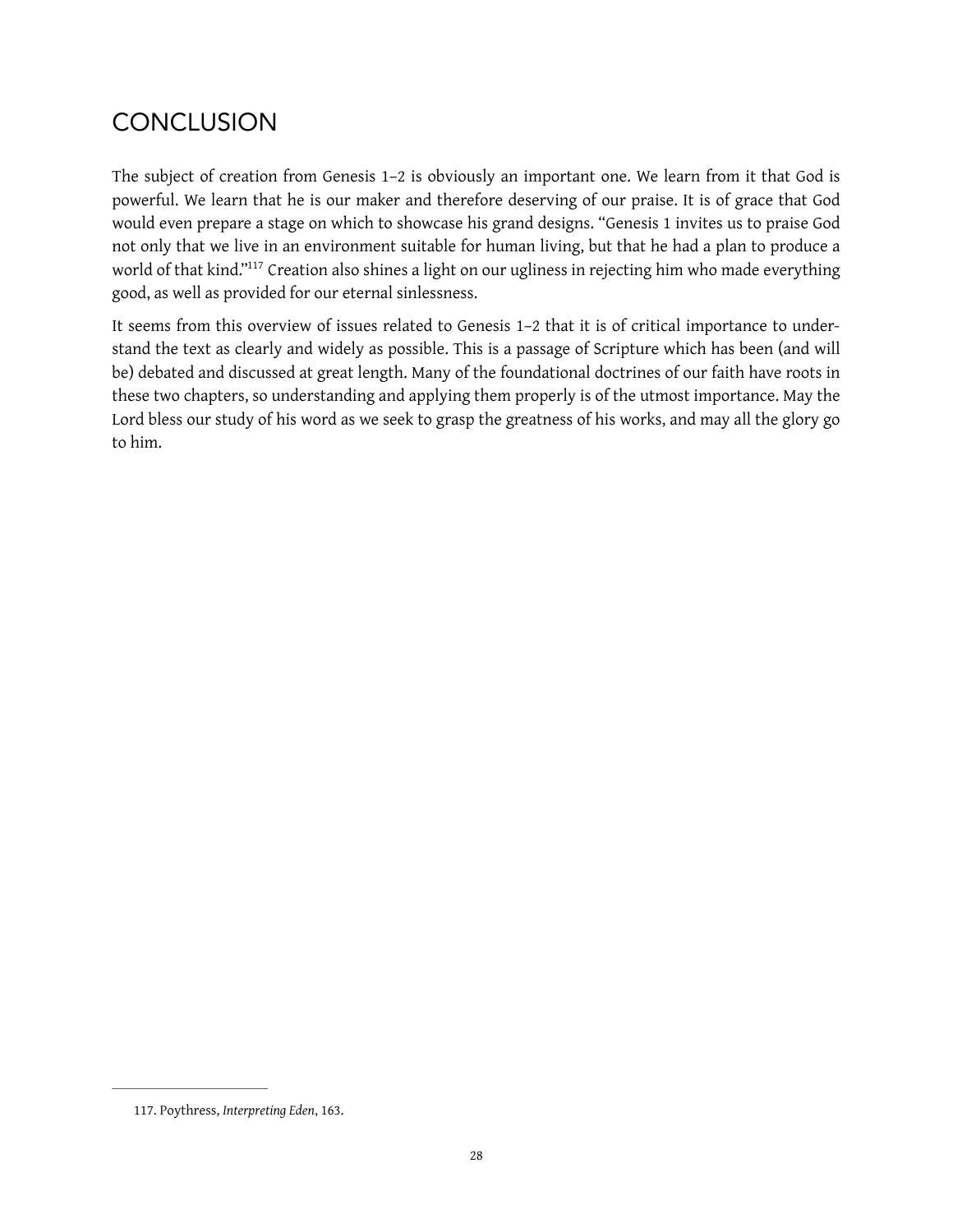# BIBLIOGRAPHY

- Avise, John C. "Footprints of Nonsentient Design inside the Human Genome" *Proceedings of the National Academy of Sciences of the United States of America* (May 11, 2010), 8969–8976.
- Boyd, S. W. 2005. "Statistical Determination of Genre in Biblical Hebrew: Evidence for an Historical Reading of Genesis 1:1–2:3." In *Radioisotopes and the Age of the Earth: Results of a Young-Earth Creation*ist Research Initiative. L. Vardiman, A. A. Snelling, and E. F. Chaffin, eds. San Diego, CA: Institute for Creation Research and Chino Valley, AZ: Creation Research Society, 631–734.
- Barrett, Matthew and Ardel B. Caneday, eds. *Four Views on the Historical Adam.* Grand Rapids: Zondervan, 2013.
- Boudry, Maarten, Stefaan Blancke, and Johan Braeckman. "Irreducible Incoherence and Intelligent Design: A Look into the Conceptual Toolbox of a Pseudoscience." *Quarterly Review of Biology* 85: 473– 482.
- Carlson, Richard F. and Tremper Longman III, *Science, Creation, and the Bible* (Downers Grove: InterVarsity, 2010).
- Carson, D. A., ed. *The Enduring Authority of the Christian Scriptures*. Grand Rapids: Eerdmans, 2016.
- Clements, Abigail, Dejan Bursac, Xenia Gatsos, Andrew J. Perry, Srgjan Civciristov, Nermin Celik, Vladimir A. Likic, Sebastian Poggio, Christine Jacobs-Wagner, Richard A. Strugnell, Trevor Lithgow and Roy Curtiss III. "The Reducible Complexity of a Mitochondrial Molecular Machine." *Proceedings of the National Academy of Sciences of the United States of America* 106: 15791–15795 (Sep. 15, 2009).
- Collins, C. John. *Reading Genesis Well: Navigating History, Poetry, Science, and Truth in Genesis 1–11*. Downers Grove: Zondervan Academic, 2018.
- Dorit, Robert L., Hiroshi Akashi, and Walter Gilbert, "Absence of Polymorphism at the ZFY Locus on the Human Y Chromosome." *Science* 268, 1183–1185.
- Fretheim, Terence E. *New Interpreter's Bible: Genesis*. Nashville: Abingdon, 1994.
- Gaffin, Richard B. *No Adam, No Gospel: Adam and the History of Redemption*. Phillipsburg: P & R, 2015.
- Hamilton, Victor P. *The Book of Genesis Chapters 1–17*. Downers Grove: Eerdmans, 1990.
- Hössjer O, Ann Gauger, and Colin Reeves. "Genetic Modeling of Human History Part 1: Comparison of Common Descent and Unique Origin Approaches." *BIO-Complexity* 2016 (3):1–15
- ——— (2016) Genetic Modeling of Human History Part 2: A Unique Origin Algorithm. *BIO-Complexity* 4:1– 36.
- Kidner, Derek. *Genesis: An Introduction and Commentary*. Downers Grove: InterVarsity, 1967.
- Kuhn, Thomas. *The Structure of Scientifc Revolutions.* Chicago: University of Chicago Press, 3rd ed., 1996.
- Lennox, John C. *Seven Days that Divide the World: The Beginning According to Genesis and Science.* Grand Rapids: Zondervan, 2011.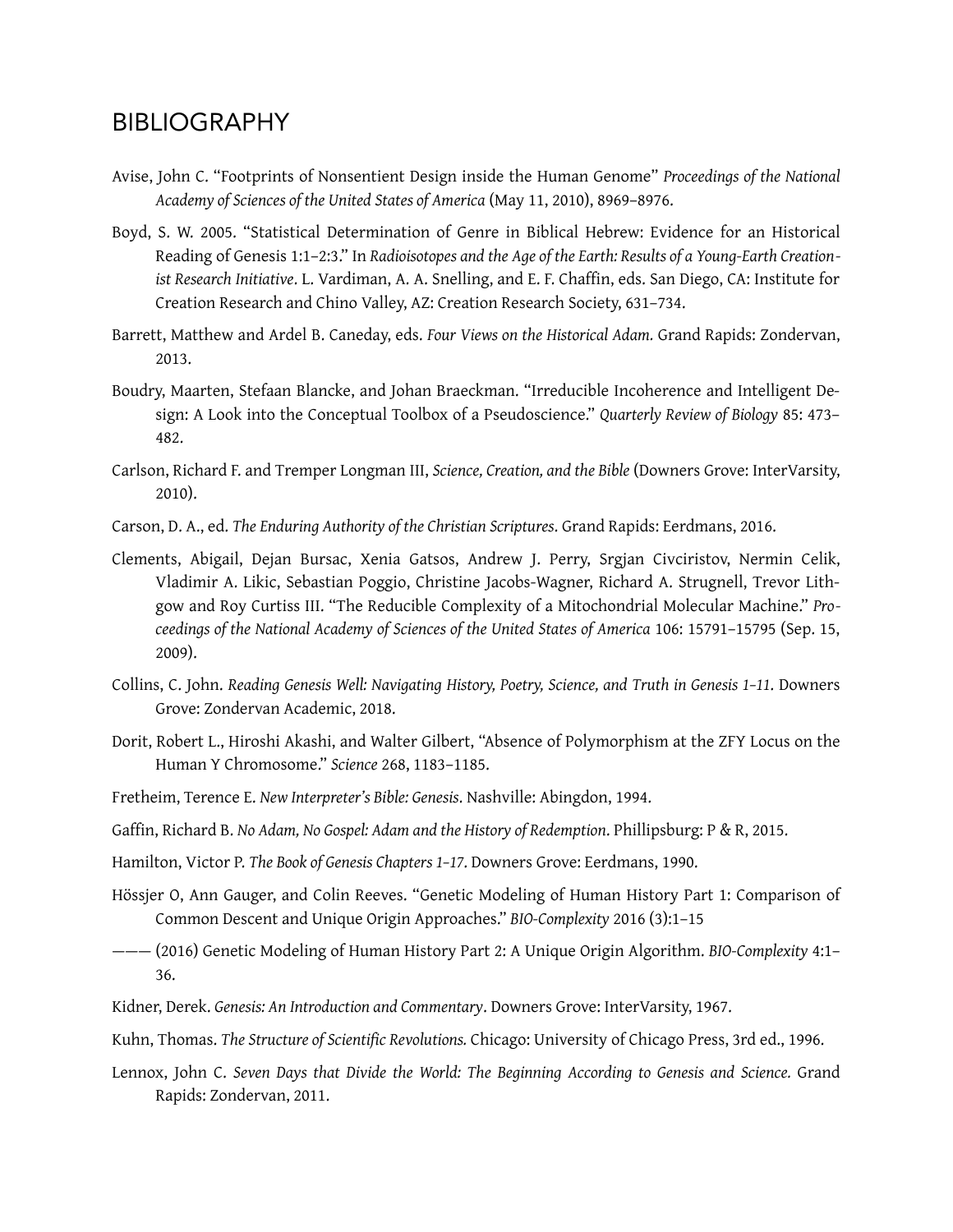- Lewis, C. S. *Christian Refections*. Edited by Walter Hooper. Grand Rapids: Eerdmans, 1967.
- ———. *The Weight of Glory and Other Addresses*. Edited by Walter Hooper. New York: Simon & Schuster, 1996.
- Moreland, J. P., Stephen C. Meyer, Christopher Shaw, Ann K. Gauger, and Wayne Grudem, eds., *Theistic Evolution: A Scientifc, Philosophical, and Theological Critique.* Wheaton: Crossway, 2017.
- Mohler, Albert, "Air Conditioning Hell: How Liberalism Happens." *9Marks Journal* (January/February 2010), 13–15. "https://www.9marks.org/article/air-conditioning-hell-how-liberalism-happens/." Accessed 21 November 2019.
- Mortenson, Terry, Thane H. Ury, editors.
- Nye, Bill. *Undeniable: Evolution and the Science of Creation*, New York: St. Martin's, 2014.
- Poythress, Vern S. *Interpreting Eden: A Guide to Faithfully Reading and Understanding Genesis 1–3*. Wheaton: Crossway, 2019.
- ———. "Adam Versus Claims From Genetics." *Westminster Theological Journal* 75 (2013): 65–82.
- ———. "Genesis 1:1 is the First Event, Not a Summary." *Westminster Theological Journal* 79 (2017), 97–121.
- ———. *Redeeming Science: A God-Centred Approach.* Wheaton: Crossway, 2006.
- Pääbo, Svante, "The Y Chromosome and the Origin of All of Us (Men)." *Science* 268: 1141–1142.
- Pallen, Mark J. and Nicholas J. Matzke, "From The Origin of Species to the Origin of Bacterial Flagella." *Nature Reviews Microbiology* 4: 784–790 (2006).
- Richter, Sandra L. *The Epic of Eden.* Downers Grove: InterVarsity Academic, 2008.
- Rohde, Douglas L. T., Steve Olson, and Joseph T. Chang, "Modelling the Recent Common Ancestry of All Living Humans." *Nature* 431 (7008): 562-6.
- Sanford, John, Wesley Brewer, Franzine Smith, and John Baumgardner. "The Waiting Time Problem in a Model Hominin Population." *Theoretical Biology and Medical Modelling 12 (18).*
- Sandmel, Samuel. "Parallelomania." *Journal of Biblical Literature*, 81 (1) (Mar., 1962), 1–13.
- Sirawaraporn W, T. Sathitkul, R. Sirawaraporn, Y. Yuthavong, and D. V. Santi. "Antifolate-Resistant Mutants of Plasmodium Falciparum Dihydrofolate Reductase," *Proc Natl Acad Sci USA*. 94(4):1124– 1129.
- Steinmann, Andrew E. *Genesis.* Downers Grove: InterVarsity, 2019.
- Swamidas, S. Joshua. *The Genealogical Adam and Eve*. Downers Grove: InterVarsity, 2019.
- Terreros, Marco T. "Death Before the Sin of Adam: a Fundamental Concept in Theistic Evolution and its Implications for Evangelical Theology" (1994). Ph. D. dissertation, Andrews University.
- Waltke, Bruce. *Genesis.* Grand Rapids: Zondervan, 2001.
- Walton, John H. *The Lost World of Genesis One: Ancient Cosmology and the Origins Debate* (Downers Grove: InterVarsity, 2009.